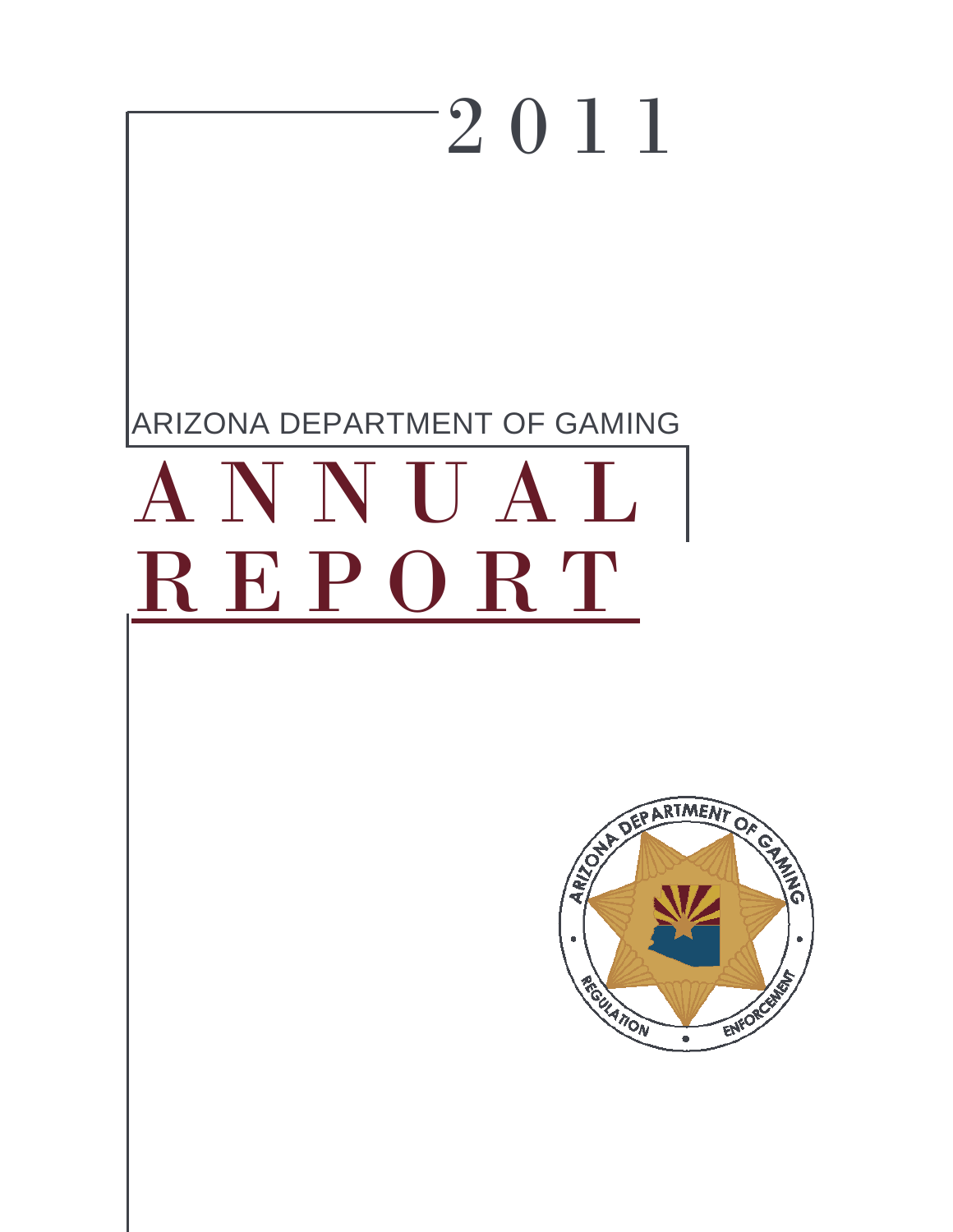# **TABLE OF CONTENTS**

| <b>MISSION &amp; VALUE STATEMENTS</b>            | $\overline{2}$ |
|--------------------------------------------------|----------------|
| <b>DIRECTOR'S MESSAGE</b>                        | 3              |
| <b>INVESTIGATIONS &amp; INSPECTIONS</b>          | 4              |
| <b>GAMES &amp; SYSTEMS COMPLIANCE</b>            | 5              |
| <b>VENDOR CERTIFICATION</b>                      | 6              |
| <b>EMPLOYEE CERTIFICATION</b>                    | $\overline{7}$ |
| <b>INTELLIGENCE</b>                              | 8              |
| <b>AUDIT</b>                                     | 9              |
| <b>TRIBAL CONTRIBUTIONS</b>                      | 10             |
| <b>TRIBES WITH GAMING COMPACTS</b>               | 11             |
| <b>GAMING DEVICE COMPLIANCE</b>                  | 12             |
| <b>INFORMATION TECHNOLOGY</b>                    | 13             |
| <b>PROCUREMENT &amp; GENERAL SERVICES</b>        | 14             |
| <b>FINANCIAL SERVICES &amp; SPECIAL PROJECTS</b> | 14             |
| <b>REVENUE &amp; EXPENSES</b>                    | 15             |
| <b>HUMAN RESOURCES</b>                           | 16             |
| <b>OFFICE OF PROBLEM GAMBLING</b>                | 17             |
| <b>SPECIAL PROJECTS &amp; TRAINING</b>           | 18             |
| <b>COMMUNITY OUTREACH</b>                        | 18             |
| HISTORY OF INDIAN GAMING IN ARIZONA              | 20             |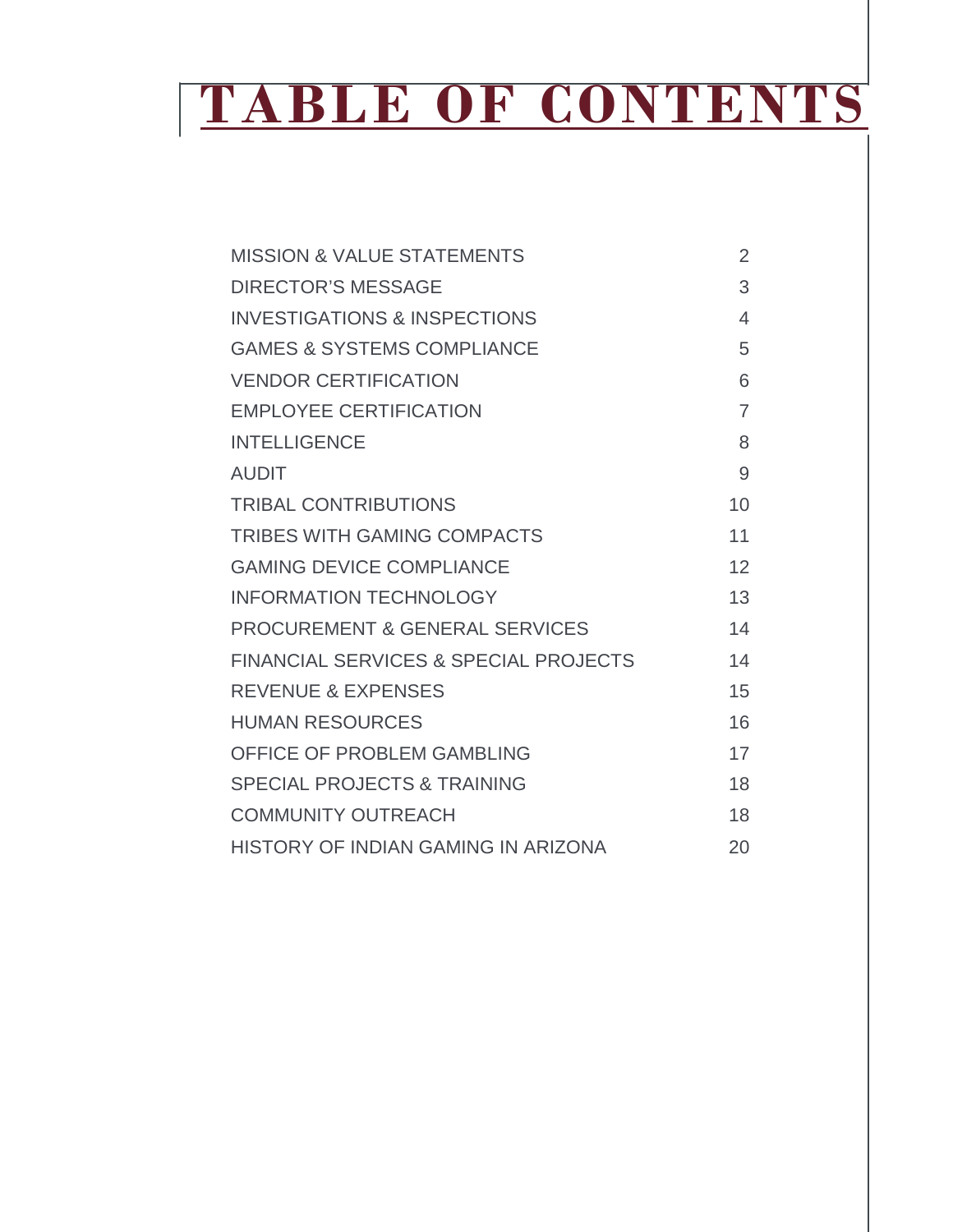# **MISSION & VALUE STATEMENTS**

### **OUR MISSION**

Protect the Public, ensure compliance with the gaming compacts, and regulate the gaming industry.

### **OUR VALUES**

We act with integrity. We support diversity.

We work with the Tribes on a government to government basis. We are transparent, consistent, and predictable. We are professional, accountable, and responsible in all of our activities. We respect and support each other.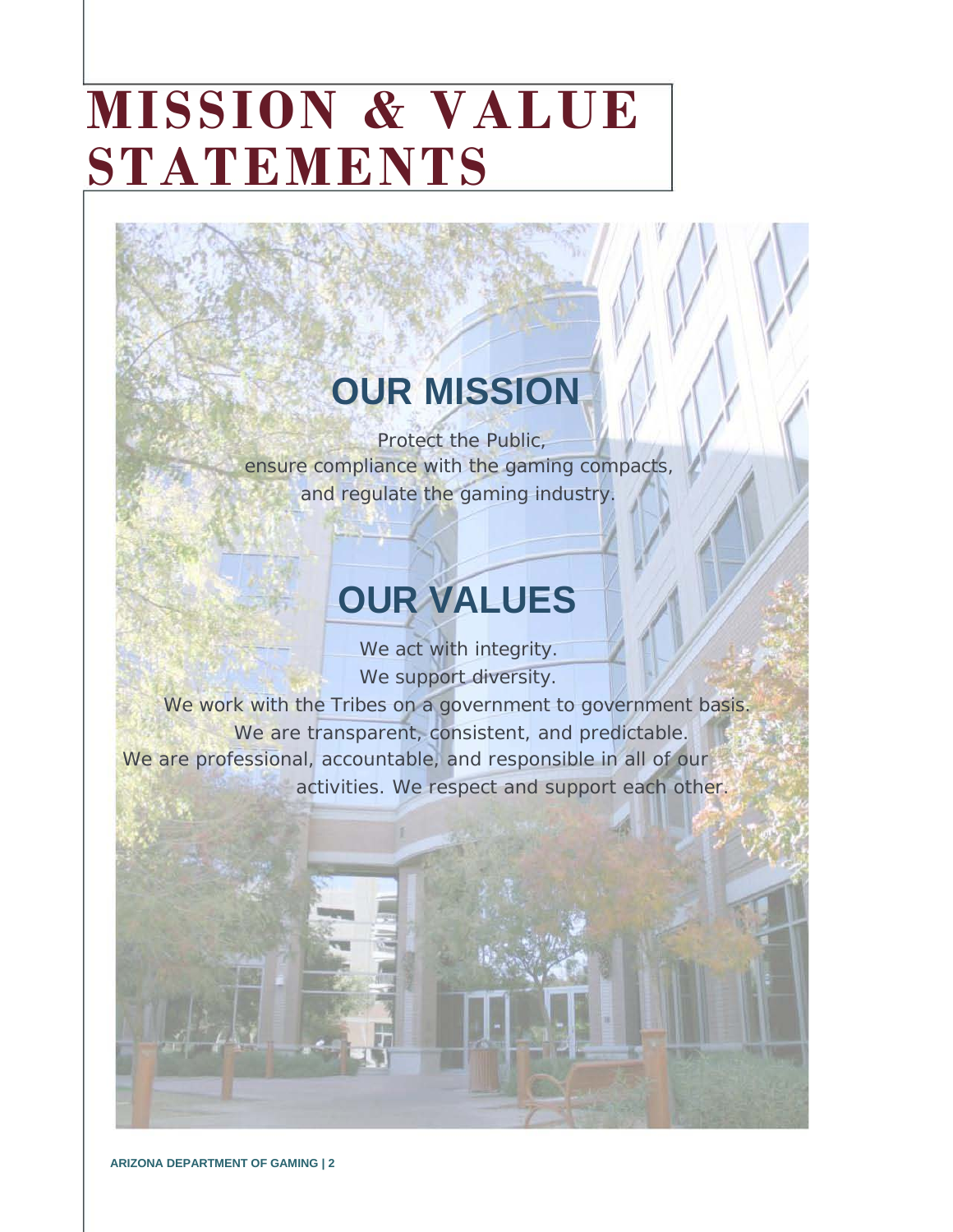## **DIRECTOR'S MESSAGE**

There is a growing interest in the gaming industry. Our agency responds to numerous inquiries and requests for information and assistance from a wide array of sources including the media, economists, government officials, other gaming jurisdictions, casino patrons, and individuals and companies seeking to provide their products and services to the casinos. Because gaming affects so many people, the Arizona Department of Gaming ("ADG") is committed to staying on the forefront of best practices in regulation and enforcement.



The executive staff works to keep Arizona on the forefront of gaming regulation and enforcement.

I can report that Arizona Indian gaming operations generated almost \$1.7 billion in revenue in FY 2011. This was achieved with more than 14,400 Class III gaming devices and over 500 table games operated in the 22 Tribal casinos located throughout the state. Our Gaming Device Compliance Unit inspected and certified more than 13,900 gaming devices. Our Certification units processed more than 8,800 applications for individuals and companies

serving Tribal casinos. In FY 2011, more than \$90 million in Tribal gaming contributions was received by the State of Arizona to support trauma and emergency services,

education, state tourism, wildlife conservation, gaming regulation and to supply information for and assistance to people with gambling problems.

During the past year, ADG continued to work diligently with our Tribal counterparts to ensure the integrity of gaming operations. For example, ADG expanded training and support programs for our staff, the Tribes, and other state and local agencies as well. Educational opportunities involved best practice responses in gaming-related environments. Among the topics were public safety plans, professional report writing, machine compliance technology, employee/vendor certification and auditing procedures.

Additionally, ADG provided training for local police and Tribal agencies, and Arizona Counter Terrorism Information Center. The agency worked with Arizona's Attorney General's Office and

Department of Liquor Licenses and Control to investigate and prosecute suspected illegal gambling activities occurring off Tribal lands. Our team also provided administrative support in the areas of Information Technology, Human Resources, and Financial Services for the Arizona Department of Racing.

While no general fund money is used to support ADG, it remains committed to making the most of every dollar received through Tribal gaming. It has been a very productive and rewarding year. I would like to thank the ADG staff along with Tribal operators and regulators for their continued dedication and professionalism going into 2012.



Director Brnovich speaks with the media about enforcing gambling statutes.

Nark B

Mark Brnovich Director

ARIZ ONA DEPARTMENT OF GAMING | 3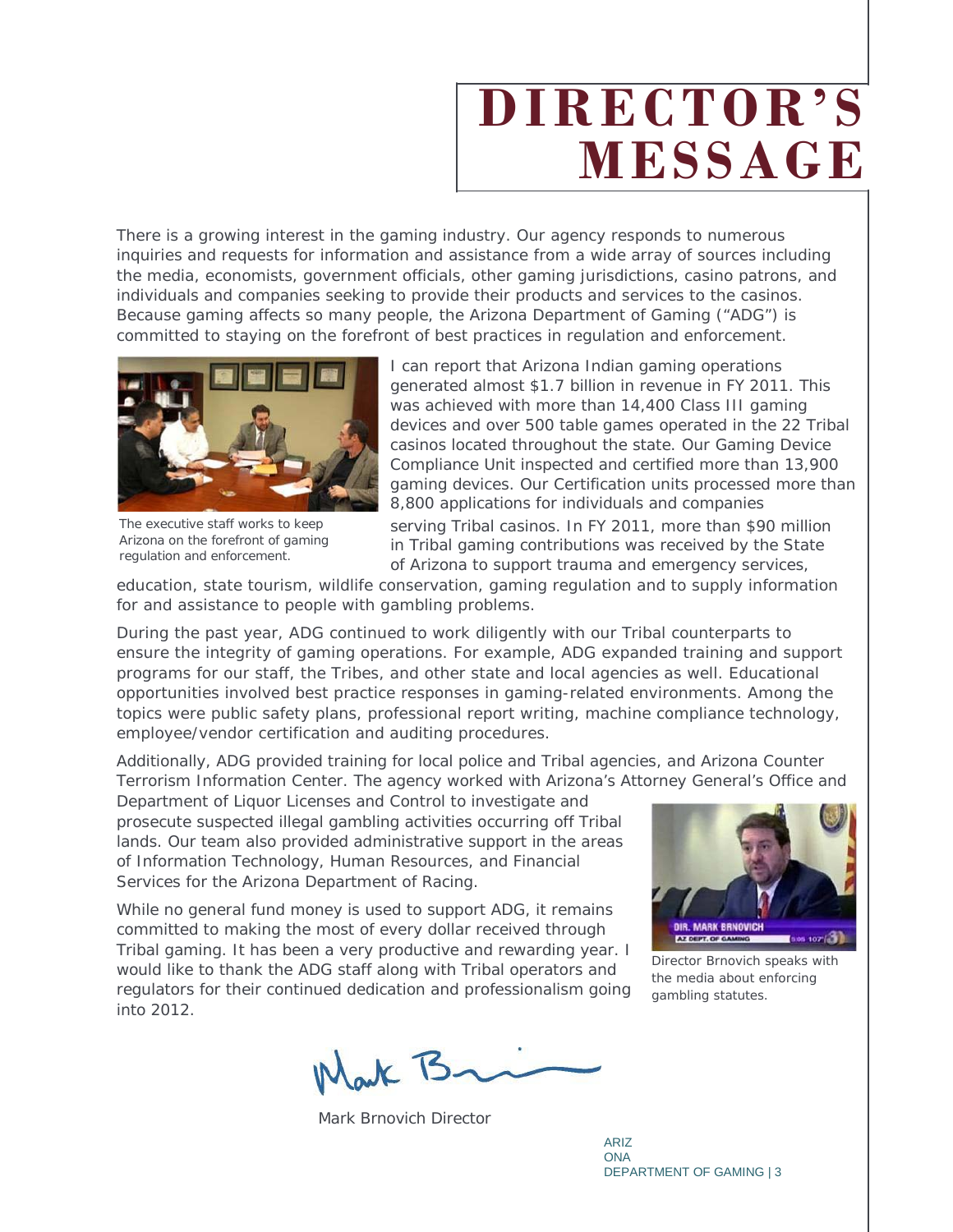## **INVESTIGATIONS & INSPECTIONS**

he Investigations and Inspections Unit monitors the Arizona Tribal-State Gaming Compact ("Compact") compliance by conducting onsite inspections of casino operations and investigating suspected violations and criminal activity. The Unit is comprised of AZPOSTcertified special agents experienced in law enforcement. Their onsite presence provides valuable expertise to Tribal authorities to identify potential problems and correct deficiencies.

### **ACCOMPLISHMENTS**

• Instituted the Statewide Casino Agent Rotation Schedule to provide a primary and secondary agent to every casino

T

- Established the Compact Compliance Review Agent to increase consistency, objectivity and quality of work product
- Developed a system to prevent "Electronic Benefit Transfer" (Government Assistance Cards) from being used at any Indian gaming facility
- Held monthly meetings with Navajo Nation officials to present information on gaming requirements and facilitate compliance prior to the opening of their first Arizona casino
- Increased agent visibility at gaming facilities to demonstrate commitment to ensuring Compact compliance and protection of the public



### **TRIBAL VISITS BY SPECIAL AGENTS**

### THE INVESTIGATIONS AND INSPECTIONS UNIT CONSISTENTLY REGULATES GAMING FACILITIES TO MAINTAIN PUBLIC CONFIDENCE AND SAFETY.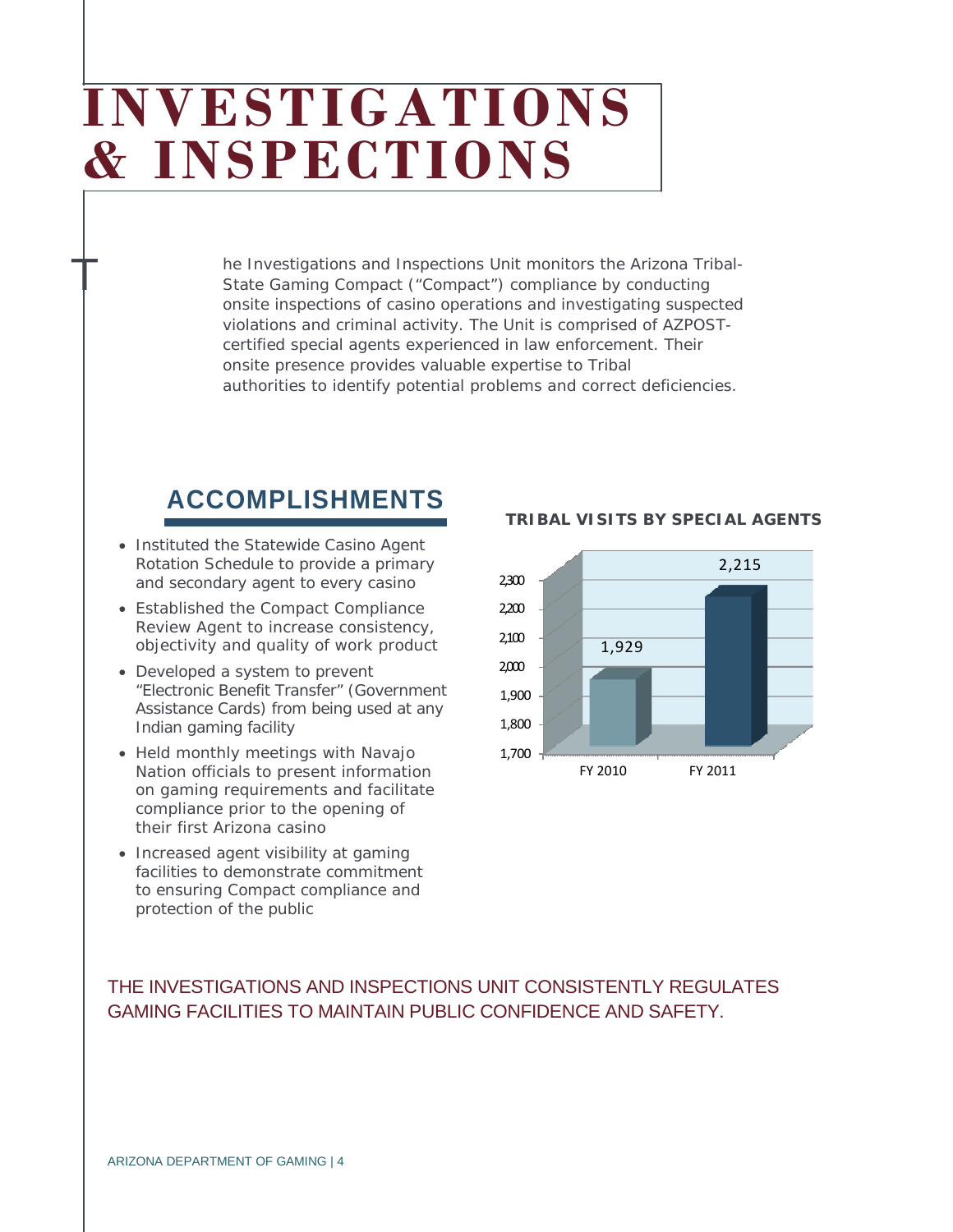## **GAMES & SYSTEMS COMPLIANCE**

I ithin seven days of a request by the casino, ADG reviews all proposed drawings, new games, poker and blackjack variations, promotions, and giveaways. The Games and Systems Compliance Unit oversees these casino activities to ensure their compliance with the Compact. The Unit participates in continuing education and monitors emerging trends in gaming and regulation. W



### **FY 2011 APPROVED SUBMISSIONS**

### **ACCOMPLISHMENTS**

- Held internal training classes and presented information to ADG employees
- Participated in Arizona Tribal Gaming Regulators Alliance training for tribal regulators
- Provided training to law enforcement agencies to assist in off-reservation gaming investigations
- Met with leading manufacturers and distributors of gaming devices and equipment to discuss new technology and products
- Attended industry conferences including the National Indian Gaming Association Conference and Trade Show, the Gaming Laboratories International Regulators Roundtable and the Global Gaming Exposition

STAYING ABREAST OF THE LATEST TECHNOLOGY AND INNOVATIONS IN THE GAMING INDUSTRY ENABLES ADG TO MAINTAIN AN EFFECTIVE REGULATORY STRUCTURE.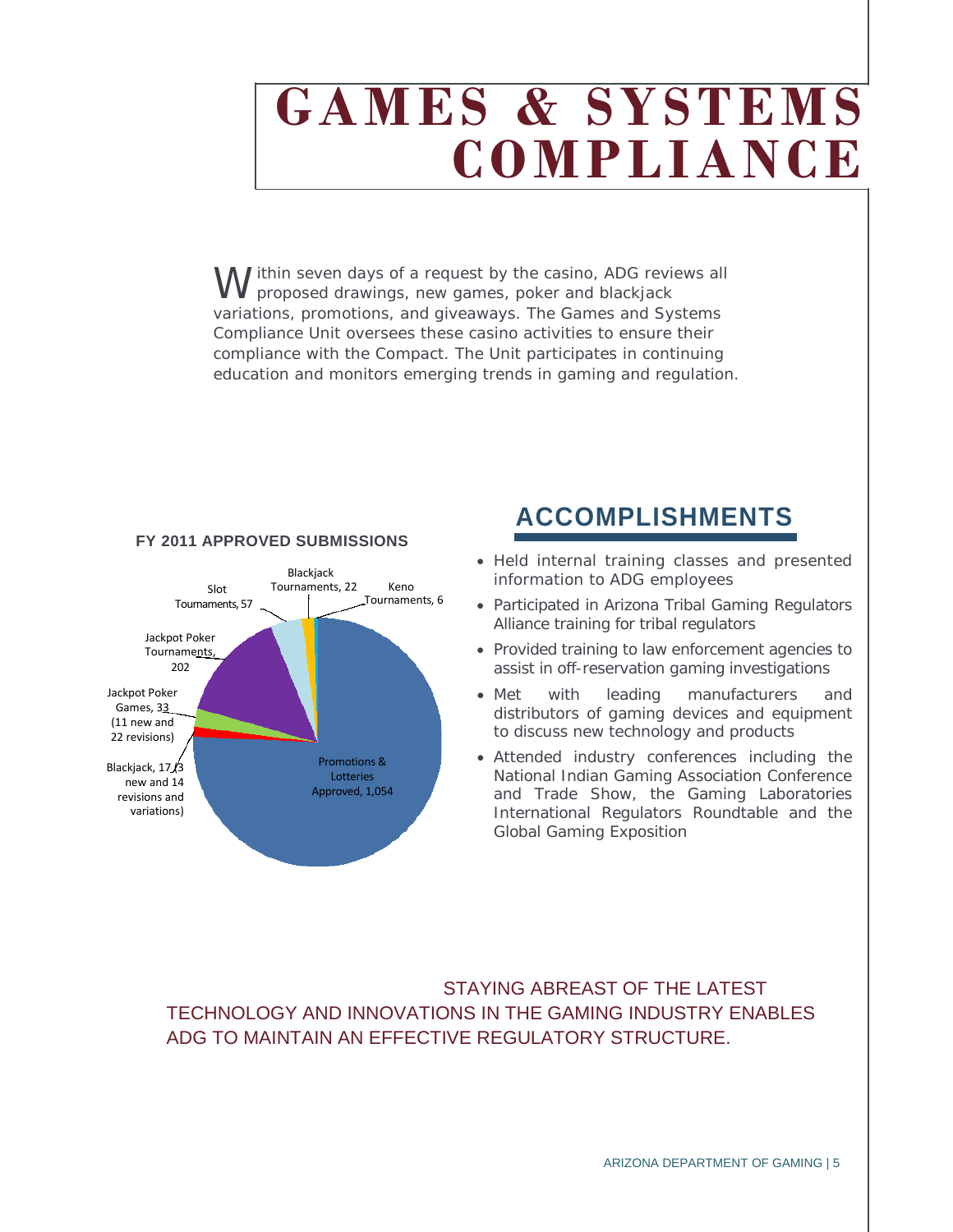## **VENDOR CERTIFICATION**

he Vendor Certification Unit, comprised of special agents, financial investigators, an intake officer, and compliance auditors, determines the suitability of companies and individuals doing business with casinos in Arizona. The Unit certifies vendors that are financing gaming facilities, contractors involved in casino management or operations, manufacturers and distributors of gaming devices and companies offering services to casinos in excess of \$10,000 in any one month. The company, its principals and key personnel must undergo a thorough background investigation prior to receiving certification.

### **ACCOMPLISHMENTS**

T

- Issued a total of 298 vendor certifications; 102 new, 196 renewals
- Facilitated waivers and denials of certification as appropriate
- Conducted 41 vendor compliance reviews with the Tribal Gaming Offices
- Instituted Bates stamping/document inventory control procedures
- Took steps to reduce paper consumption and promote efficiency
- Updated vendor background investigation procedures
- Provided vendor certification training to Tribal officials



#### **FY2011 VENDOR CERTIFICATION APPLICATIONS PROCESSED**

### THE UNIT CERTIFIES APPROPRIATE VENDORS UTILIZING THE LATEST TECHNOLOGY AND INVESTIGATIVE PROCEDURES.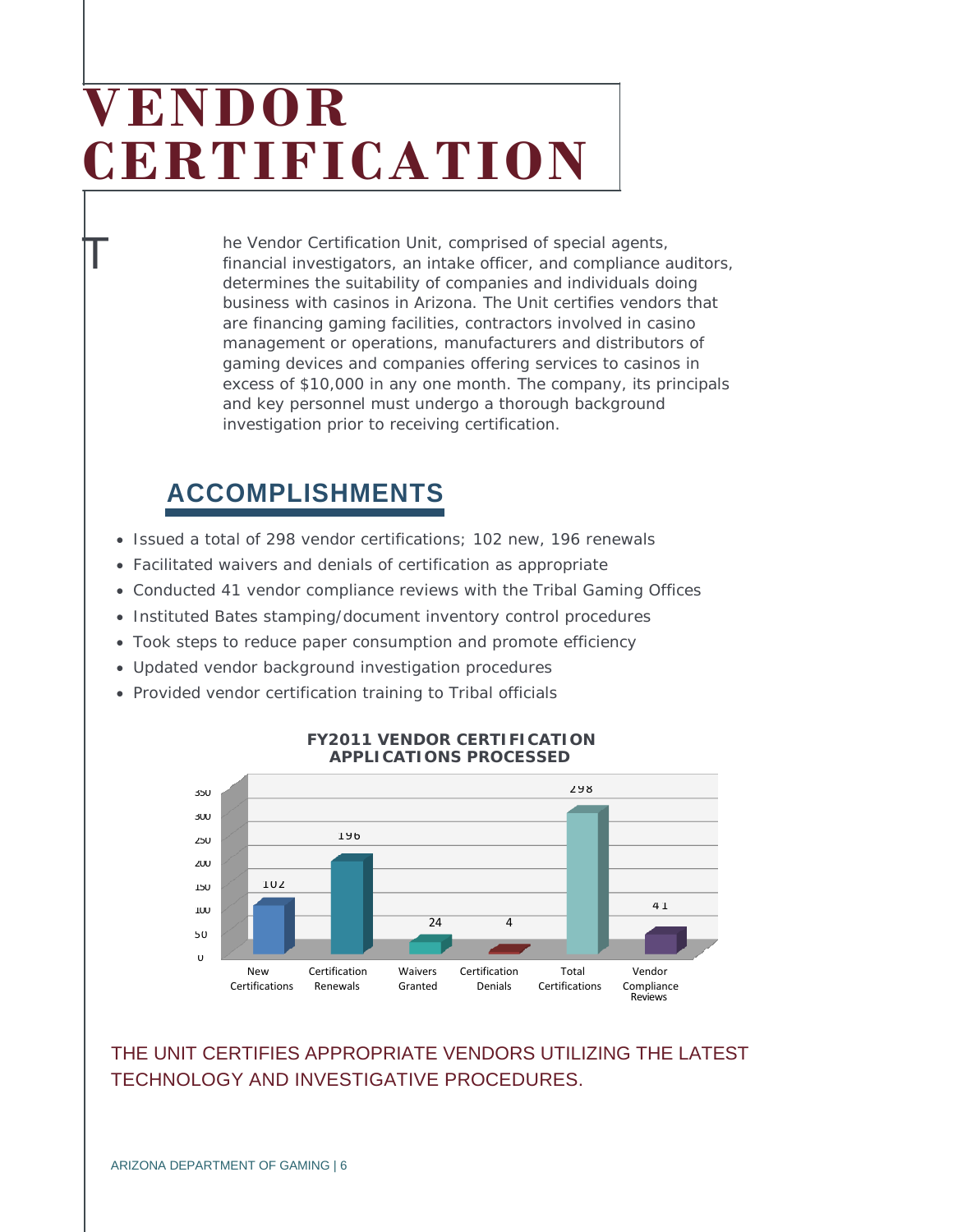## **EMPLOYEE CERTIFICATION**

he Employee Certification Unit conducts extensive background checks on current and prospective gaming employees to ensure that only suitable individuals are employed within the gaming facilities. This process includes criminal background checks, fingerprints, credit history reports, financial background screenings, work history, review of criminal cases and/or civil litigation, education, personal and professional references, and tax records.

### **ACCOMPLISHMENTS**

T

- Presented background investigation training for Tribal Gaming Offices ("TGO")
- Provided a unit synopsis presentation to Navajo Nation gaming officials
- Processed 1,291 new applications and 7,278 renewal applications for Tribal licensing and state certification
- Prepared Negative Recommendation/ Revocation of Tribal licenses as necessary
- Collaborated with TGOs to develop secure electronic submission of applications

#### **FY2011 EMPLOYEE CERTIFICATION APPLICATIONS PROCESSED**



### ADG WORKS WITH TRIBAL REGULATORS TO CONTINUALLY EVALUATE THE SUITABILITY OF CASINO PERSONNEL.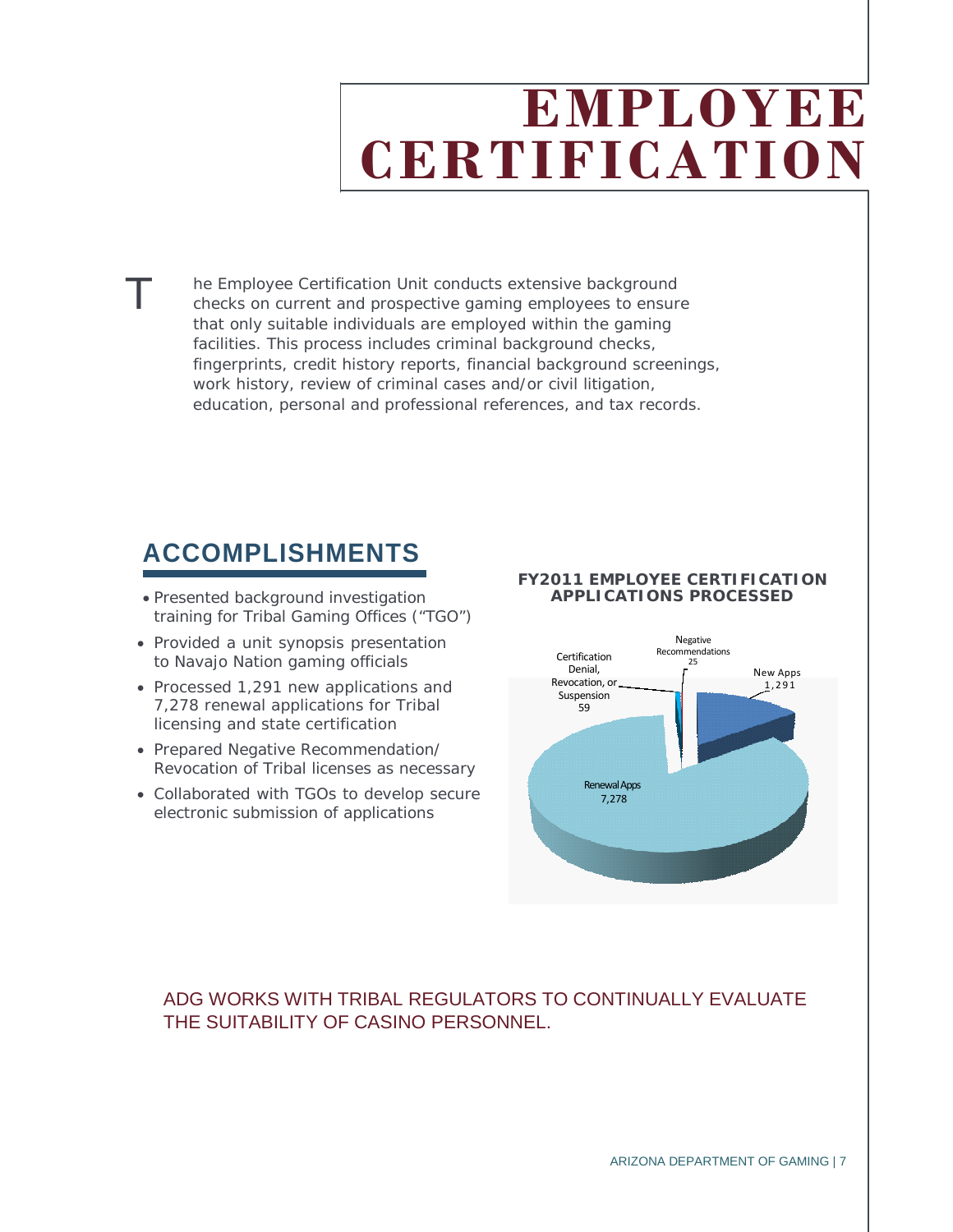# **INTELLIGENCE**

he Intelligence Unit gathers and disseminates information involving threats to gaming operations, patrons and the public. Various responsibilities include distribution of criminal data and tracking of suspicious activities, counterfeit currency, cheating crimes, forged instruments and W-2G Jackpots. The Unit also serves as a liaison between Tribes and other law enforcement agencies.



T



Top: Illegal gaming devices commonly known as Coin Pusher Machines.

Bottom: Seventy-five illegal machines were seized by a multi-agency task force and destroyed.

### **ACCOMPLISHMENTS**

- Modified complaint procedures adding a Gambling Inquiry designation to more accurately define calls for assistance and separate them from complaints of suspected illegal gambling operations
- Submitted a complex gambling case involving an illegal poker room to the Arizona Attorney General, resulting in the state's first two felony convictions for gambling violations
- Forwarded a follow-up report of information to the FBI regarding a fraud crew victimizing Native American casinos in Arizona, New Mexico and Minnesota
- Added two sworn agents to the Unit and created the position of Law Enforcement Training Coordinator
- Teamed with Tribal law enforcement to discover and arrest two outstanding felony fraud/theft suspects
- Documented an average of 120 criminal incidents per month, adding to more than 4,100 suspicious currency reports and 7,000 persons banned from casinos for misconduct to date

THE UNIT CONTINUES TO WORK WITH TRIBAL AUTHORITIES, PROVIDING INVESTIGATIVE SUPPORT AND INTELLIGENCE INFORMATION ON SUSPECTED CRIMINALS. THE CONTINUED TRACKING OF CRIMINAL INCIDENTS SERVES TO PROTECT THE PUBLIC AND IDENTIFY CRIMINAL ELEMENTS THAT COULD VICTIMIZE A TRIBAL ENTERPRISE.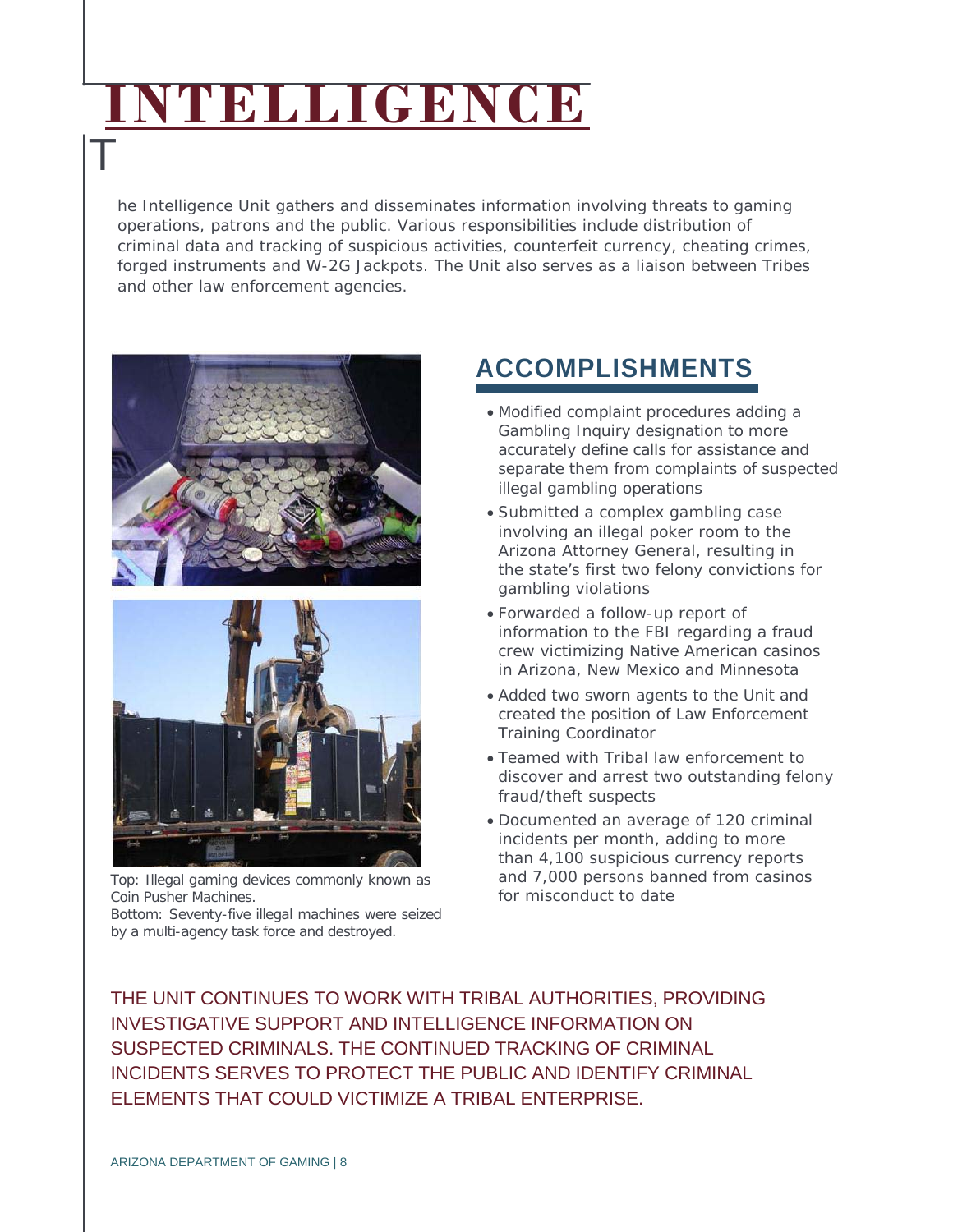

DG conducts annual on-site audits of all casinos to review compliance with the Arizona Tribal-State Gaming Compact and its appendices. A Compact Compliance Review ("CCR") team checks hundreds of items ranging from cash handling and video surveillance to casino procedures and protocols. ADG audits casino books and records, electronic accounting and monitoring systems, and minimum internal control standards.

### **ACCOMPLISHMENTS**

A

- Completed an annual CCR for every Tribal gaming operation
- Verified gaming revenues and payment of more than \$90 million of tribal contributions to the State
- Implemented a quality control program to measure adherence to audit standards
- Created a system to track and monitor the various gaming software in use
- Established training resource sharing with the Tribes' internal auditors



#### **AUDIT UNIT RESPONSIBILITIES**



A CCR team conducting an audit of a Tribal gaming facility operation.

### OUR ACCOMPLISHMENTS ENHANCE ADG'S ABILITY TO PROMPTLY IDENTIFY POTENTIAL COMPLIANCE ISSUES SO THEY MAY BE RESOLVED IN A TIMELY MANNER.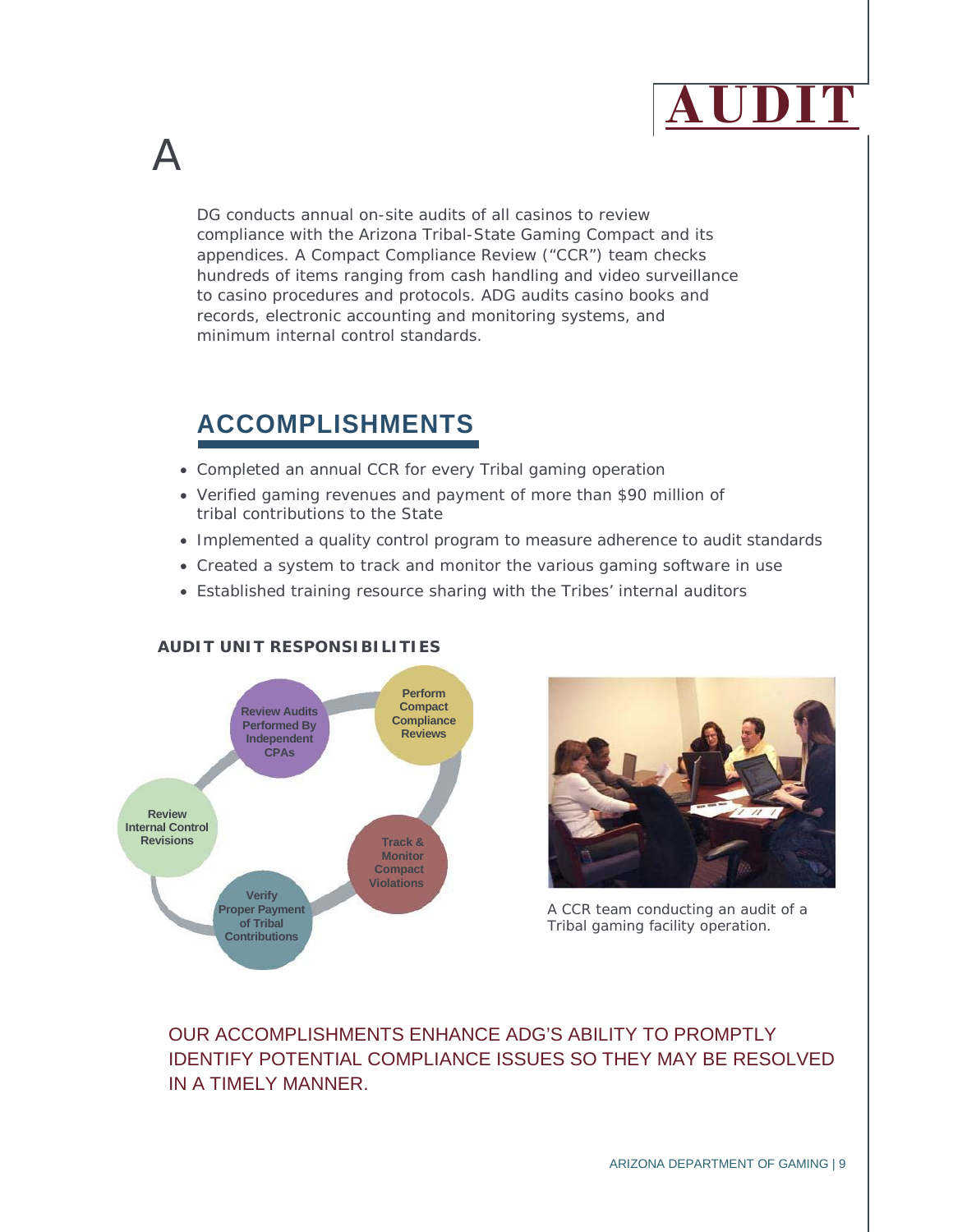# **TRIBAL CONTRIBUTIONS**

ith the passage of Proposition 202 in November 2002, and the subsequent new W ith the passage of Proposition 202 in November 2002, and the subsequent ne<br>W Tribal-State Gaming Compact, participating Tribes in Arizona make quarterly contributions to the state. In FY 2011, the gaming Tribes filed all monthly and quarterly Class III Net Win reports and quarterly Tribal Contribution payments as required.

Contributions are based on each Tribe's Class III Net Win. Administered by ADG, 88% of a Tribe's total annual contribution is paid to the Arizona Benefits Fund. Aggregate Tribal contributions totaled \$78,840,236 for FY 2011. The remaining 12% of gaming contributions are distributed by the Tribes directly to cities, towns and counties. In FY 2011, these 12% contributions totaled \$11,695,194.



### **FY 2011 TRIBAL CONTRIBUTIONS DISBURSEMENT**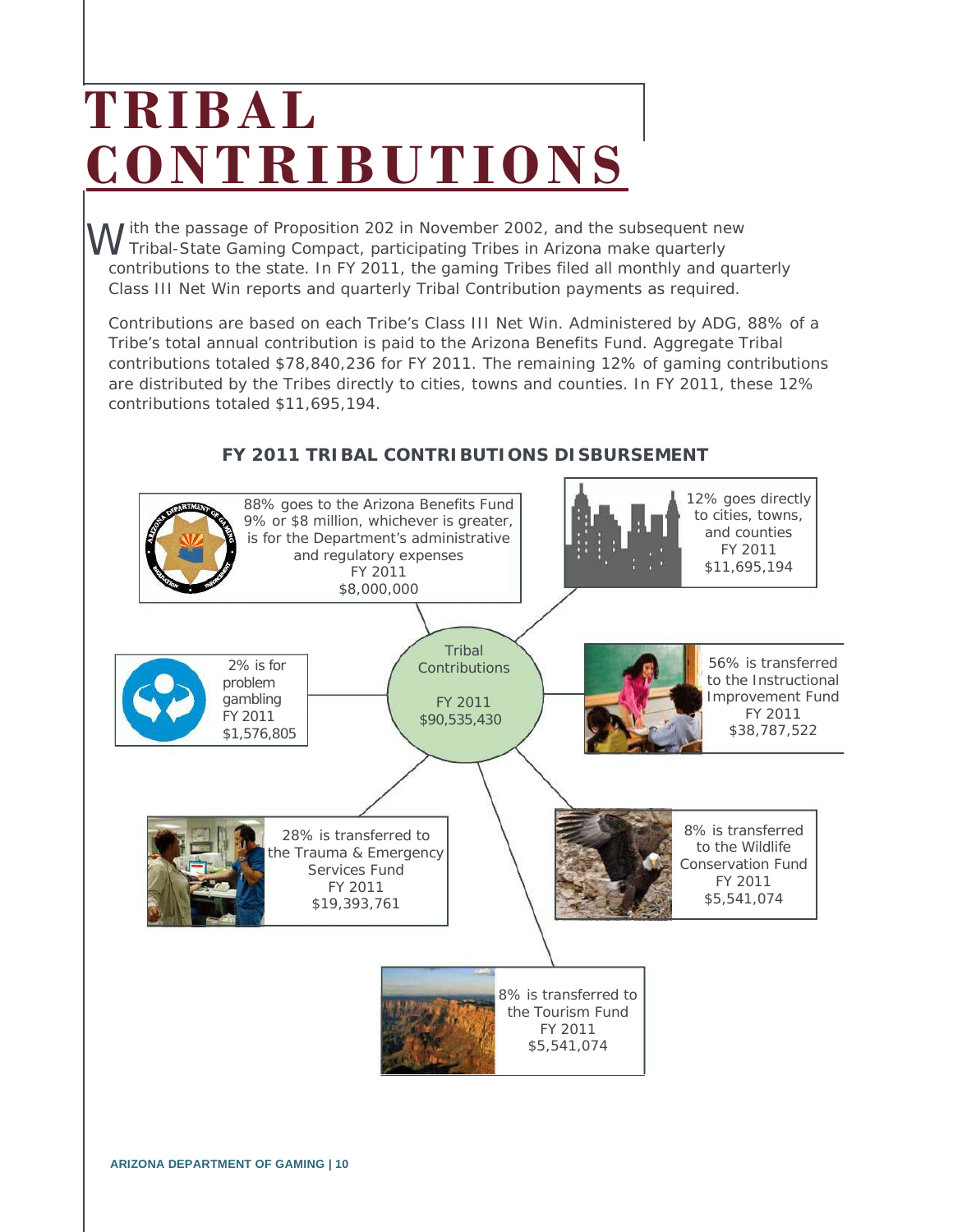# **TRIBES WITH GAMING COMPACTS**

#### **TRIBES WITH COMPACTS WITH CASINOS**

Ak-Chin Indian Community Harrah's Ak-Chin Casino

Cocopah Indian Tribe Cocopah Casino

Colorado River Indian Tribes Blue Water Casino

Fort McDowell Yavapai Nation Fort McDowell Gaming Center

Fort Mojave Indian Tribe Spirit Mountain Casino

Gila River Indian Community Wild Horse Pass, Vee Quiva, & Lone Butte Casinos

Pascua Yaqui Tribe of Arizona Casino of the Sun & Casino del Sol

Quechan Indian Tribe Paradise Casino

Salt River Pima-Maricopa Indian Community Casino Arizona & Talking Stick Resort

San Carlos Apache Tribe Apache Gold Casino

Tohono O'odham Nation Desert Diamond I, Desert Diamond II, & Desert Diamond, Why

Tonto Apache Tribe Mazatzal Casino

White Mountain Apache Tribe Hon Dah Casino

Yavapai-Apache Nation Cliff Castle Casino

Yavapai-Prescott Indian Tribe Yavapai Gaming Center & Bucky's Casino



### **TRIBES WITH COMPACTS WITHOUT CASINOS**

Havasupai Indian Tribe

Hualapai Indian Tribe

Kaibab Band of Paiute Indians

Navajo Nation

San Juan Southern Paiute Indian Tribe

Zuni Tribe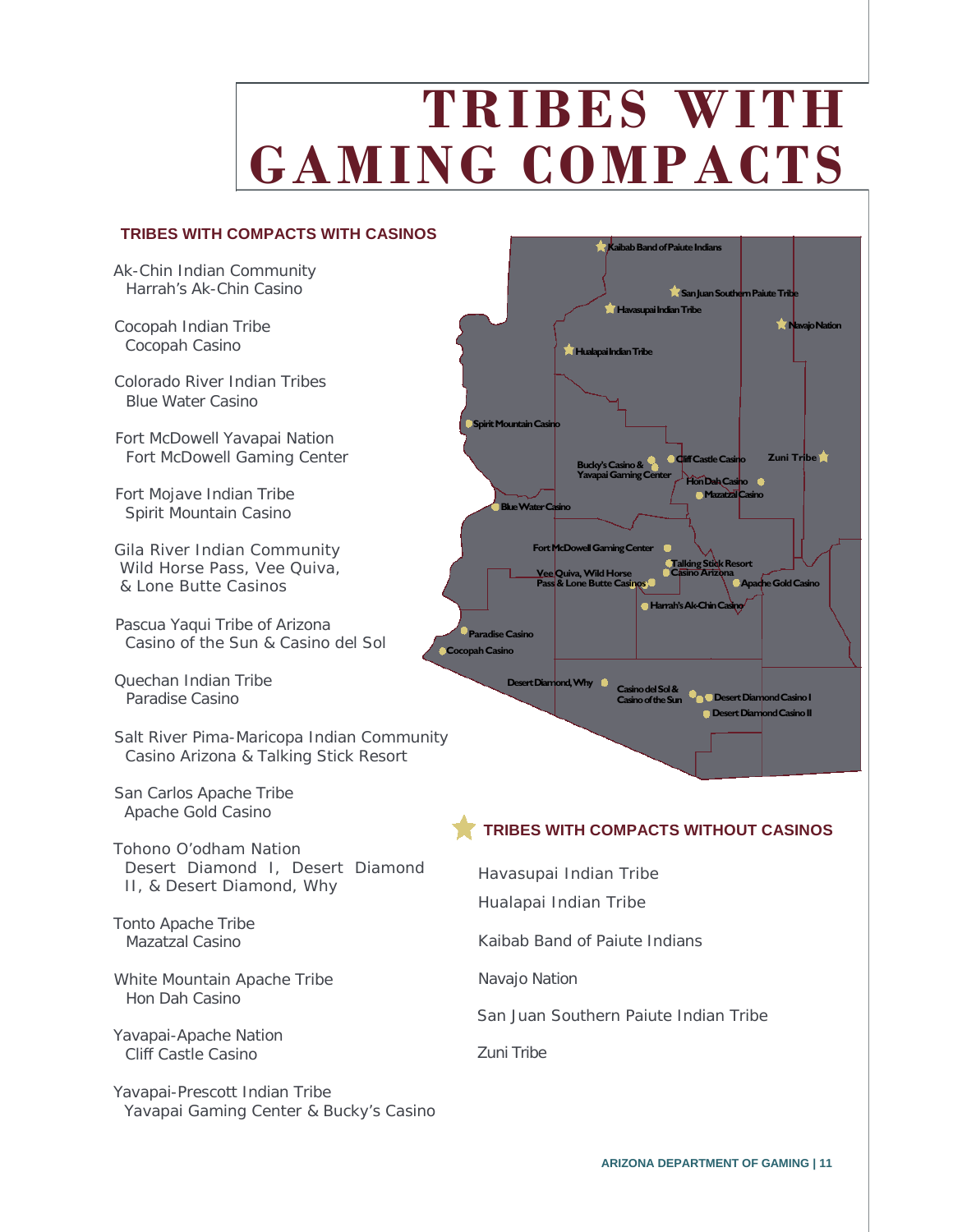## **GAMING DEVICE COMPLIANCE**

he Gaming Device Compliance Unit inspects machine software, electronic monitoring systems and casino records to ensure correct operation and disbursement of required payout percentages to the patrons. Before reaching the casino floor, all gaming software and electronic slot monitoring systems are reviewed by an independent testing lab to confirm their compliance with Arizona's strict regulatory standards. After the machines are put into play, the Unit regularly inspects gaming devices at each of Arizona's Indian gaming facilities. The Gaming Device Compliance Technicians randomly select and test machines during unannounced visits at 8 to 12 casinos each month and review casino records to ensure continued compliance with the Compact.

### **ACCOMPLISHMENTS GAMING DEVICES**

13,900 gaming devices • Inspected and certified more than

 $\mathbb T$ 

- Provided machine compliance training for Tribal authorities
- Worked with vendors and Gaming Laboratories Inc. to stay on the forefront of the latest technology
- Maintained excellent relationship with all Tribal Gaming Offices

### **INSPECTED IN FY 2011**



THE UNIT IS DEDICATED TO ENSURING THAT ALL GAMING DEVICES IN THE CASINOS ARE COMPLIANT WITH THE REQUIREMENTS OF THE ARIZONA TRIBAL-STATE COMPACT AND ITS APPENDICES.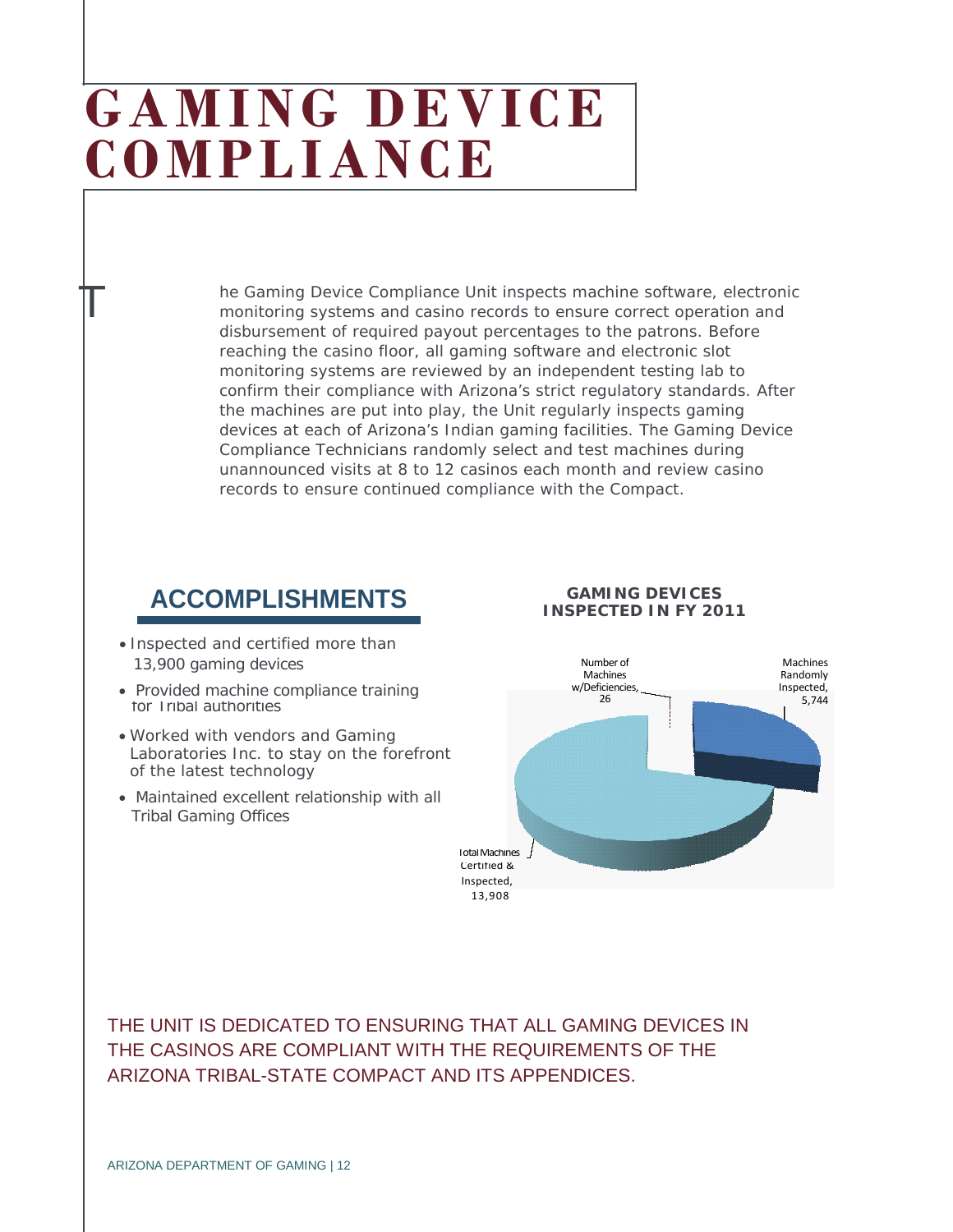# **INFORMATION TECHNOLOGY**

he Information Technology ("I.T.") Unit provides and performs all The Information Technology ("I.T.") Unit provides and performs<br>of ADG's information technology requirements, computer and technology functions, and maintains the certification database system. The computer systems and programs have enabled ADG to effectively and efficiently perform its responsibilities under the Compact by streamlining work and tracking performance.

### **ACCOMPLISHMENTS**

- Replaced end-of-life technology infrastructure supporting ADG in the office and field, including the virtualized server environment, storage devices and data backup/recovery system in order to provide effective ongoing support
- Relocated ADG core servers and network equipment to the State Data Center as part of the on-going State technology consolidation effort
- Assisted the Audit Unit in CCR's, in conjunction with reviewing technology-related controls and work steps to ensure compliance with critical internal controls
- Dismantled and reassembled ADG's data and voice wiring, and end user and common use devices to our new office location
- Participated in the State CIO council in support of common strategic objectives
- Provided comprehensive technical support to the Arizona Department of Racing ("ADOR"), which



ADG Network Specialist checking data on the server.

included: reconfiguration and relocation of core IT equipment to the State Data Center; procurement of enterprise software to replace an end of life licensing system; and daily support of operations at the ADOR main office and race tracks throughout the state.

### THE I.T. UNIT CONTINUES TO INCREASE THE ACCURACY AND EFFECTIVENESS OF ADG BY IMPROVING COMMUNICATION AND ENHANCING COORDINATION.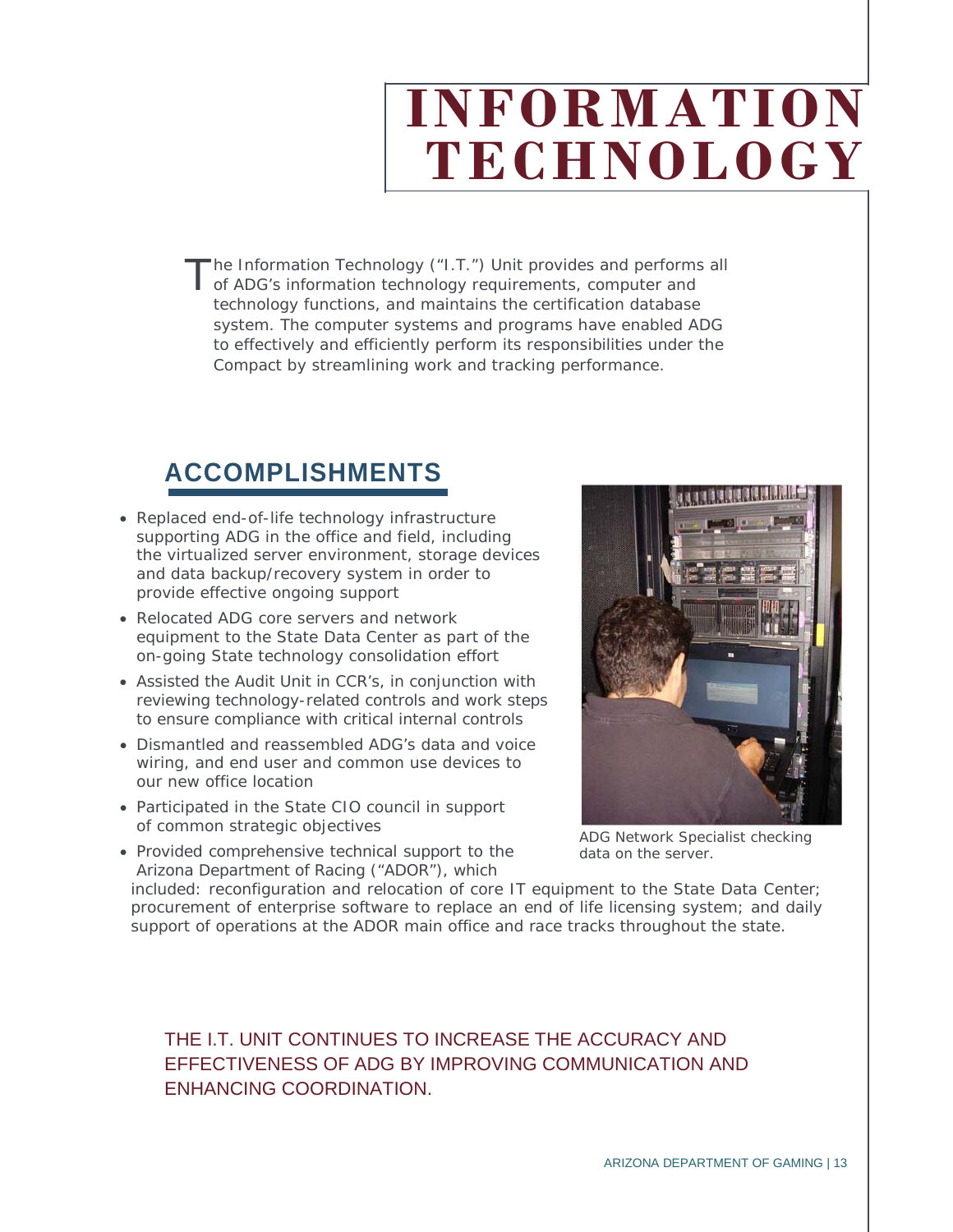## **PROCUREMENT & GENERAL SERVICES**

**he Procurement and General Services Unit is responsible for providing ADG with procurement, facility management, administrative support, website support, graphic design, communications, and project management. The main goal of the unit is to provide quality administrative and technical services that promote operational value and efficiency. T**

### **ACCOMPLISHMENTS**

- **Created a centralized support unit by consolidating staff from various areas of the agency, resulting in improved effectiveness in support services**
- **Conducted real estate research and cost-benefit analysis during the site selection phase of the office relocation project to ensure the state's goal of expense reduction**
- **Planned and successfully implemented the Phoenix office relocation**
- **Implemented an improved security system to protect resources, assets and tribal records**
- **Designed a new work flow to develop and promote office space efficiency**

## **FINANACIAL SERVICES**

#### **The Financial Services Unit's responsibilities include budgeting, planning, accountingforand managing ADG's revenues, including disbursement through the accounts**

**payable system. The unit handles all payroll and ensures ADG's compliance with good accounting practices and the state's guidelines. In addition, the Unit facilitates all necessary travel and fleet operation, including issues with daily scheduling and coordinating maintenance of vehicles.**

### **ACCOMPLISHMENTS**

- **Implementation of the new Employee Time Entry system. Assisting staff in the training process and helping to convert from the previous Visual Vault system**
- **Reserved the necessary funding within the budget for the agency's move to 1110 West Washington in a year that required furloughs and saw lower than expected revenue**
- **Provided staffing assistance to the Arizona Department of Racing through an Inter-Agency Service Agreement**
- **Partcipated in the state's Enterprise Resource Planning Steering Committee, to assist in developing and implementing a system to create a new business information process that includes financial management, budget development, procurement and human resources/ payroll administration**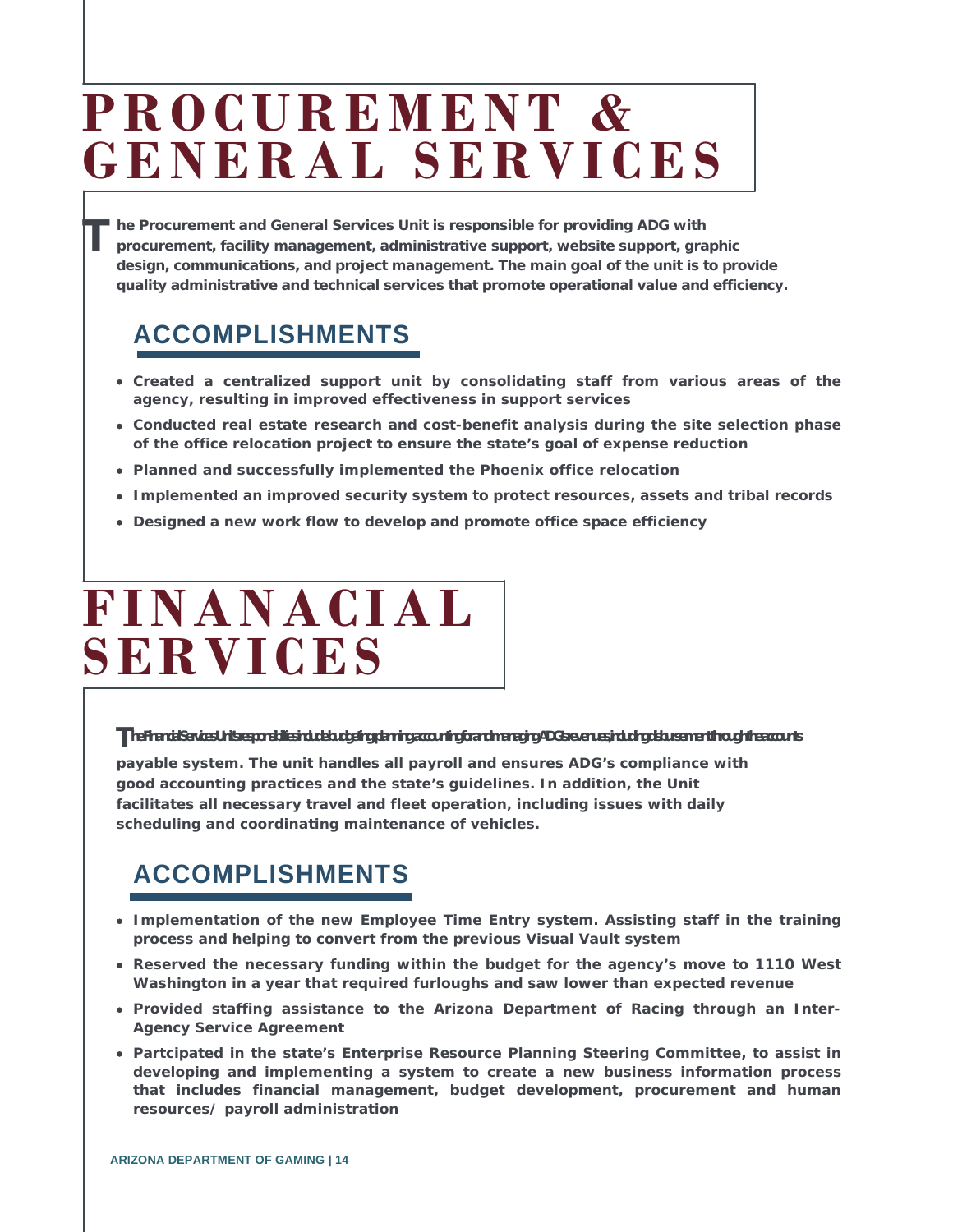## **REVENUE & EXPENDITURES**

| FISCAL YEAR 2011 REVENUE                                 | <b>ENFORCEMENT &amp;</b><br><b>PROBLEM GAMBLING</b> | <b>CERTIFICATION</b> |
|----------------------------------------------------------|-----------------------------------------------------|----------------------|
|                                                          |                                                     |                      |
| <b>Total Revenue</b>                                     | \$9,963,900                                         | \$1,505,100          |
|                                                          |                                                     |                      |
| FISCAL YEAR 2011 EXPENDITURES                            |                                                     |                      |
| <b>Personal Services</b>                                 | \$4,387,700                                         | \$1,088,700          |
| <b>Employee Related</b><br>Expenditures                  | 1,720,800                                           | 419,200              |
| Professional & Outside Services                          | 1,655,000                                           | 16,500               |
| <b>In-State Travel</b>                                   | 250,400                                             | 9,800                |
| <b>Out-of-State Travel</b>                               | 57,000                                              | 28,900               |
| <b>Other Operating Expenses</b>                          | 1,609,600                                           | 29,600               |
| Equipment                                                | 280,800                                             | $\overline{O}$       |
| Transfers to Office of<br><b>Administrative Hearings</b> | 3,400                                               | $\Omega$             |
|                                                          |                                                     |                      |
| <b>Total Expenditures</b>                                | \$9,963,900                                         | \$1,592,700          |

ARIZONA DEPARTMENT OF GAMING | 15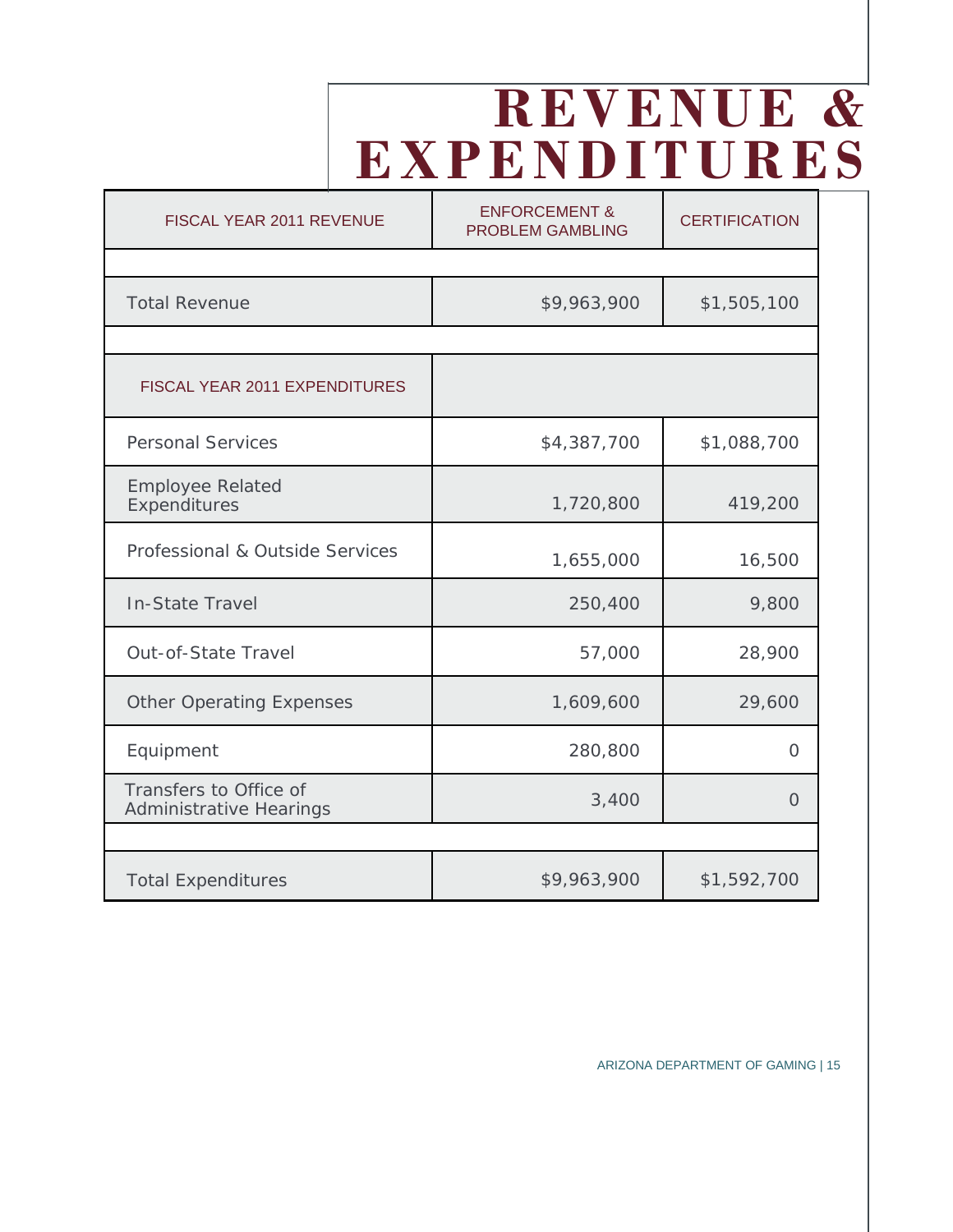# **AN RESOURCES**

The Human Resources Unit performs a variety of activities, including recruiting, hiring and training of new employees; and managing performance, employee records, benefits information and personnel policies.

### **ACCOMPLISHMENTS**

- Conducted the required employee recruitments
- Reviewed 911 resumes and applications
- Coordinated 81 interviews
- Conducted 21 new employee orientations
- Organized and hosted 4 Employee Wellness Events
- Sponsored 9 employee training events



HR Manager facilitating a training event.

THE UNIT CONTINUES TO SERVE THE AGENCY AND HELP ENSURE THE INTEGRITY OF TRIBAL GAMING BY RECRUITING QUALIFIED JOB CANDIDATES AND PROVIDING EMPLOYEES WITH THE TOOLS AND TRAINING TO PROMOTE GOOD HEALTH AND PROFESSIONAL GROWTH.

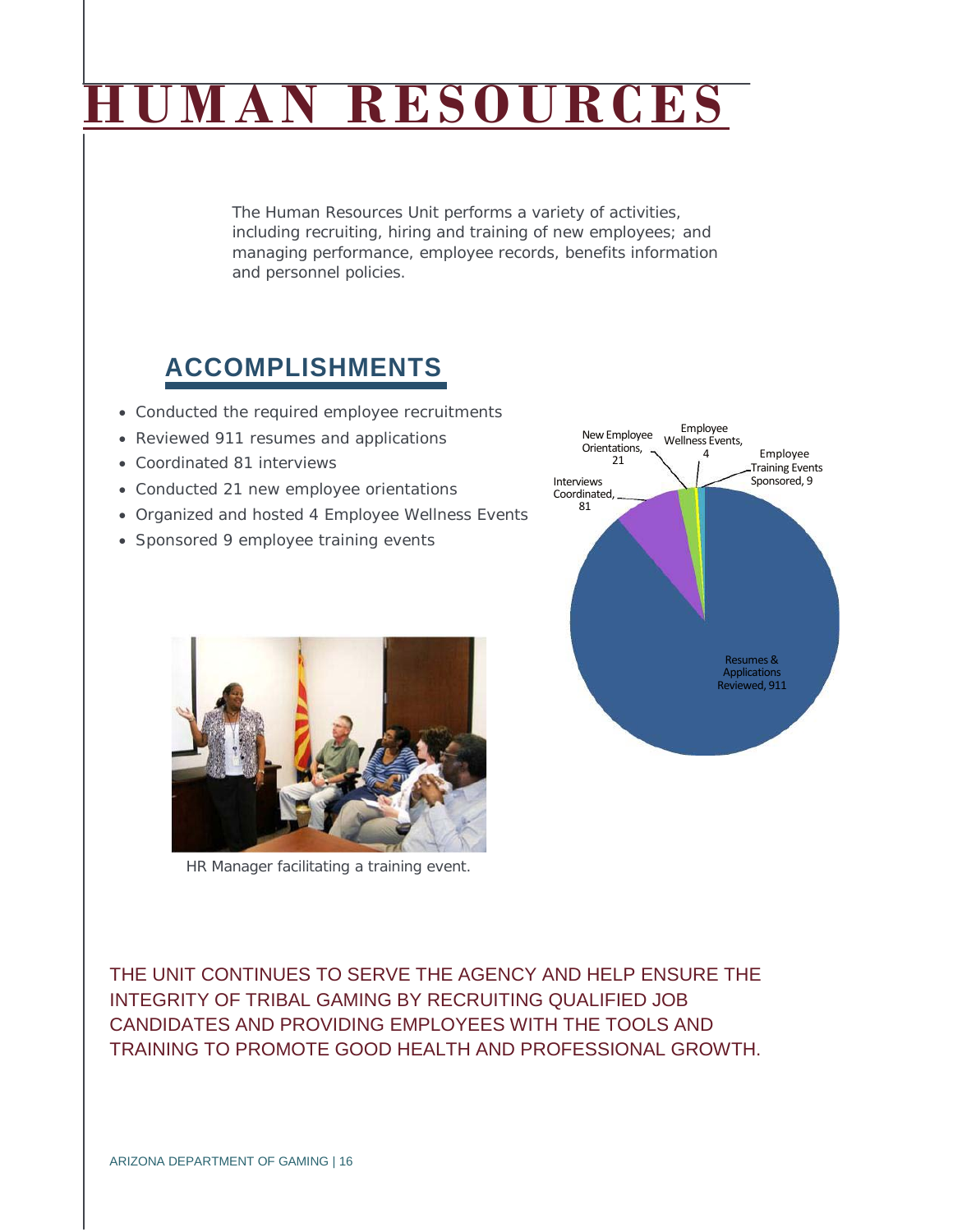## **ARIZONA OFFICE OF PROBLEM GAMBLING**

The mission of the Office of Problem Gambling ("OPG") is to provide and support problem gambling prevention, treatment and education programs throughout Arizona. OPG reaches out to the public to increase awareness and promote prevention of problem gambling. It coordinates the training of licensed counselors throughout the State who work under contract to treat those affected by problem gambling. OPG continues to expand awareness that compulsive gambling exists and is treatable. In addition, OPG administers the Patron Self-Exclusion Process, maintaining and disseminating a self-exclusion list of about 2,000 problem gamblers who have agreed to not enter an Arizona casino for 1, 5, or 10 years. In FY 2011, more than 500 people voluntarily excluded themselves from Arizona casinos. T

### **ACCOMPLISHMENTS**

- Presented at the Arizona State University Center for Behavioral Health Policy Conference and the annual meeting of the National Council of Legislators from Gaming States
- Achieved the highest recorded attendance for the annual problem gambling symposium, which focused on the importance of prevention in achieving a sustainable continuum of services long term
- Provided outpatient treatment for 824 people through its contracted behavioral health counselors
- Facilitated the self-exclusion of 514 individuals
- Distributed nearly 8,000 problem gambling awareness materials at events

The chart to the right shows the percentage distribution by age and gender of individuals who have self-excluded as of September 30, 2011



Age 21-24 Age 25-34 Age 35-44 Age 45-54 Age 55-64 Over 65

### OPG'S SERVICES HAVE ALLOWED HUNDREDS OF ARIZONANS TO IMPROVE THEIR LIVES THIS YEAR BY EMPOWERING THEM WITH TOOLS TO BATTLE THEIR ADDICTION.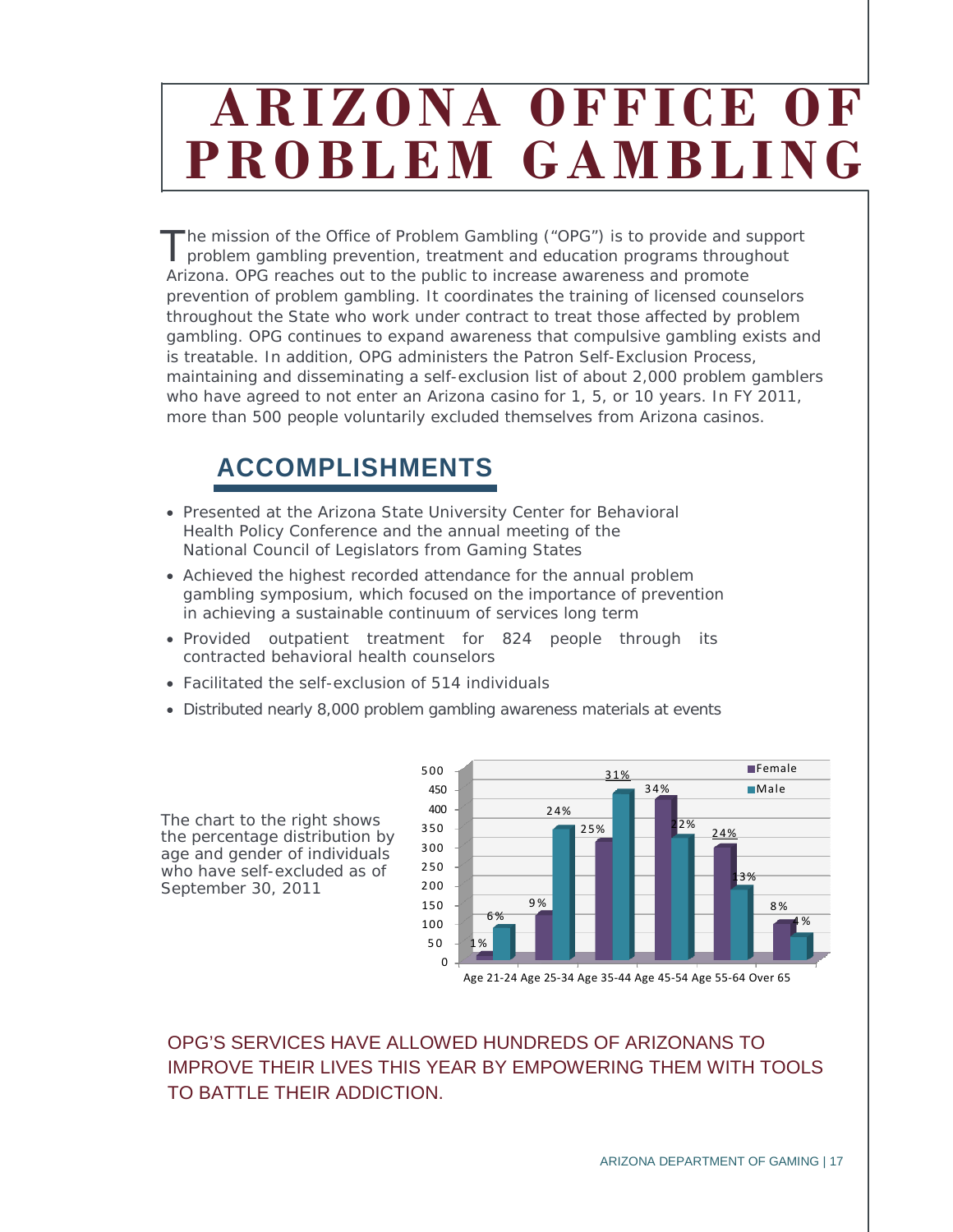## **SPECIAL PROJECTS & TRAINING**

he Special Projects Unit ensures that the ADG's special agents remain up to date on investigative techniques, officer safety and current police procedures. In FY 2011, the Unit researched numerous programs and expedited AZPOSTapproved training for 34 officers. The Unit also facilitated continuous education, conducted mandatory Firearm and Judgment Shooting Programs, and performed the AZPOST background process for new officers. Furthermore, Director Brnovich presented at several training and public speaking events at various state, federal, and Tribal events throughout the country.







Left: ADG special agent qualifying for AZPOST certification at the outdoor shooting range. Center: ADG special agent qualifying during the electronic judgement shooting portion of the qualifications. Right: Certificate awarded by Director Mark Brnovich for completion of the Effective Report Writing Training.

### **COMMUNITY OUTREACH**



T

### **SECC**

In the past 17 years, state employees have raised more than \$20 million to support charities in Arizona and across the nation, as well as throughout the world. ADG has participated in the campaign since 1997 and our outstanding long-term commitment to the campaign is reflected

in the numerous awards won for such things as dollars raised, participation, Supergivers and Leadershipgivers. Since 2002, ADG employees have donated \$87,900.



### **ST. MARY'S FOOD BANK ALLIANCE**

St. Mary's Food Bank Alliance, the world's first food bank, is a nonsectarian, nonprofit organization that alleviates hunger by efficiently gathering and distributing food to sites that serve the hungry. In 2011, ADG employees launched an effort to participate

in this program, donating 92 pounds of non-perishable food items to St. Mary's Food Bank Alliance.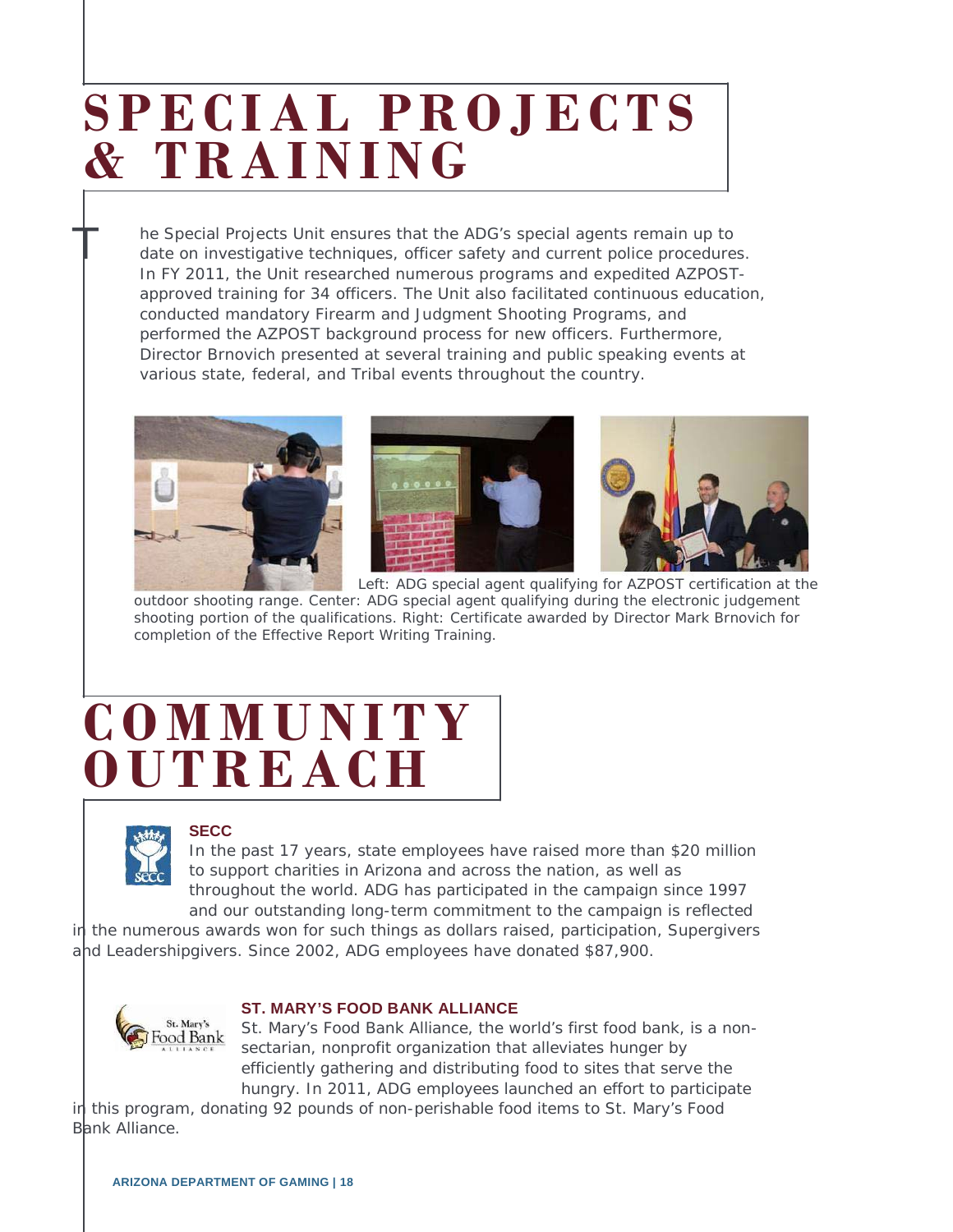# **COMMUNITY OUTREACH**



#### **CHRISTMAS WISH PROGRAM**

The Christmas Wish Program with Wilson Primary School, located in one of the poverty-stricken neighborhoods in Phoenix, has been in place since 1995. For many of these children, Santa never comes. In FY 2011, ADG partnered with National Latino Police Officers Association ("NLPOA"), to bring Santa and gifts to a Christmas party for Mrs. DeLuna's classroom.

Forty ADG employees participated in this program by purchasing gifts, donating money and supplies, and attending and helping the day of the party. A total of \$375 in monetary donations was raised to provide food for the party, supplies for the classroom and gifts for the teacher and her aide. Employees donated 23 "Santa" gifts for the students. Also in attendance at this year's party were three Glendale Explorers.



#### **CAPITOL TIMES MORNING SCOOP**

The Arizona Capitol Times is known among Arizona politicos as a leading source of political news from the state Capitol and beyond.

Stakeholders in the industry gathered at Tom's Tavern in downtown Phoenix on February 22, 2011, for Arizona Capitol Times' Morning Scoop event to debate where, if at all, a new

casino and expanded gambling activities should be allowed. ADG's Rick Pyper was among the distinguished panelists.



#### **MILITARY ORDER OF THE PURPLE HEART**

The Military Order of the Purple Heart ("MOPH") was formed in 1932 for the protection and mutual interest of all who have received the decoration

On March 14, 2011, Sr. Vice Commander Sal Salinas of VFW Post 3513 invited ADG to speak at MOPH's monthly meeting on the topic of social gaming. ADG's Rick Medina

accepted and addressed general information regarding charitable, social and l amusement gambling.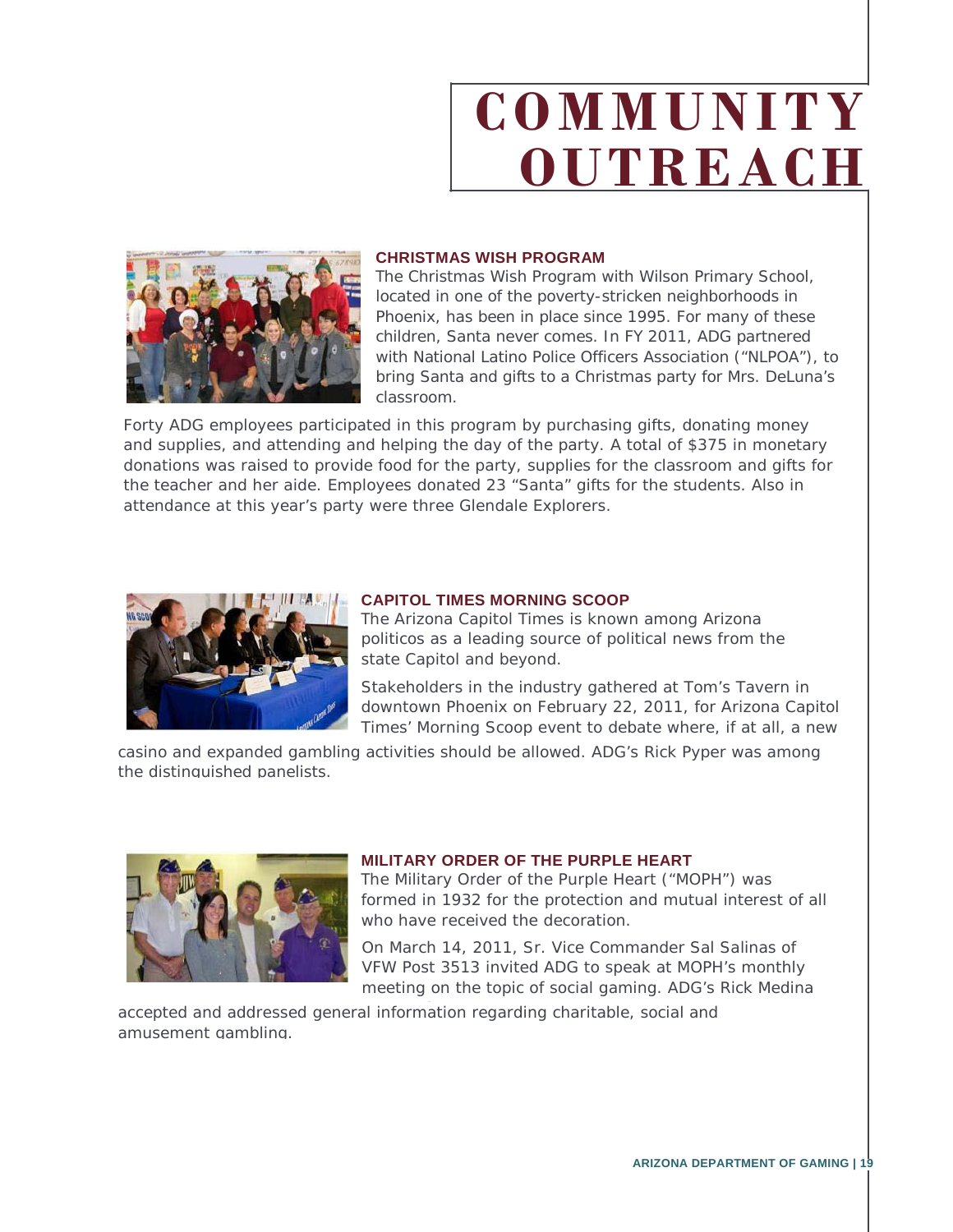## **HISTORY OF GAMING IN ARIZONA**

**1987** Cabazon Court Case – The legal foundation upon which Indian gaming is built.

- **1988** Indian Gaming Regulatory Act ("IGRA") Congress responds to Cabazon by enacting IGRA, which establishes the federal legislative framework for Indian Gaming.
- **1992** Yavapai-Prescott Indian Tribe v. Arizona A federal district judge in Arizona rules that the State must negotiate with the Tribe and attempt to conclude a Compact. The Legislature establishes the State Gaming Agency within the Department of Racing.
- **1993** Yavapai-Prescott Case The federal mediator chooses the Tribe's last, best offered Compact over the State's recommended Compact. Negotiations follow, resulting in the "standard form" Compacts.
- **1994** Sixteen Tribes sign Compacts and ten casinos are in operation by December 31, 1994.
- **1995** The Legislature creates the Department of Gaming.

The Salt River Pima-Maricopa Indian Community files a lawsuit in federal court seeking to force Tribal-State Compact negotiations.

**1996** Seminole Court Case – The U.S. Supreme Court declares provisions in IGRA, allowing states to be sued without their consent, are unconstitutional.

> A federal court judge dismisses the Salt River Court Case based on the Seminole decision. The Tribe appeals.

Rumsey Court Case – The 9th Circuit Court of Appeals holds that Class III gaming is to be examined game by game and allowed on Indian land only if permitted by a specific state law.

Based on the Rumsey decision, Governor Symington refuses to negotiate a standard form Compact with the Salt River Pima-Maricopa Indian Community. The Tribe's initiative measure, requiring the Governor to sign a standard form Compact with any Tribe seeking a Compact with the State, is placed on the General Election ballot. Voters approve the measure, but the law is challenged in Superior Court. Ultimately, the Arizona Supreme Court upholds the initiative measure.

Sears Case – The Superior Court rules that the Governor of Arizona lacks the authority to negotiate a Compact with the Salt River Pima-Maricopa Indian Community permitting slot machines and/or keno. The decision is appealed to the Arizona Supreme Court.

**1998** The Arizona Supreme Court overturns the decision in the Sears case on the basis that Sears did not have standing to bring suit. Governor Hull begins Compact negotiations with the Salt River Pima-Maricopa Indian Community and signs a Compact on August 16, 1998.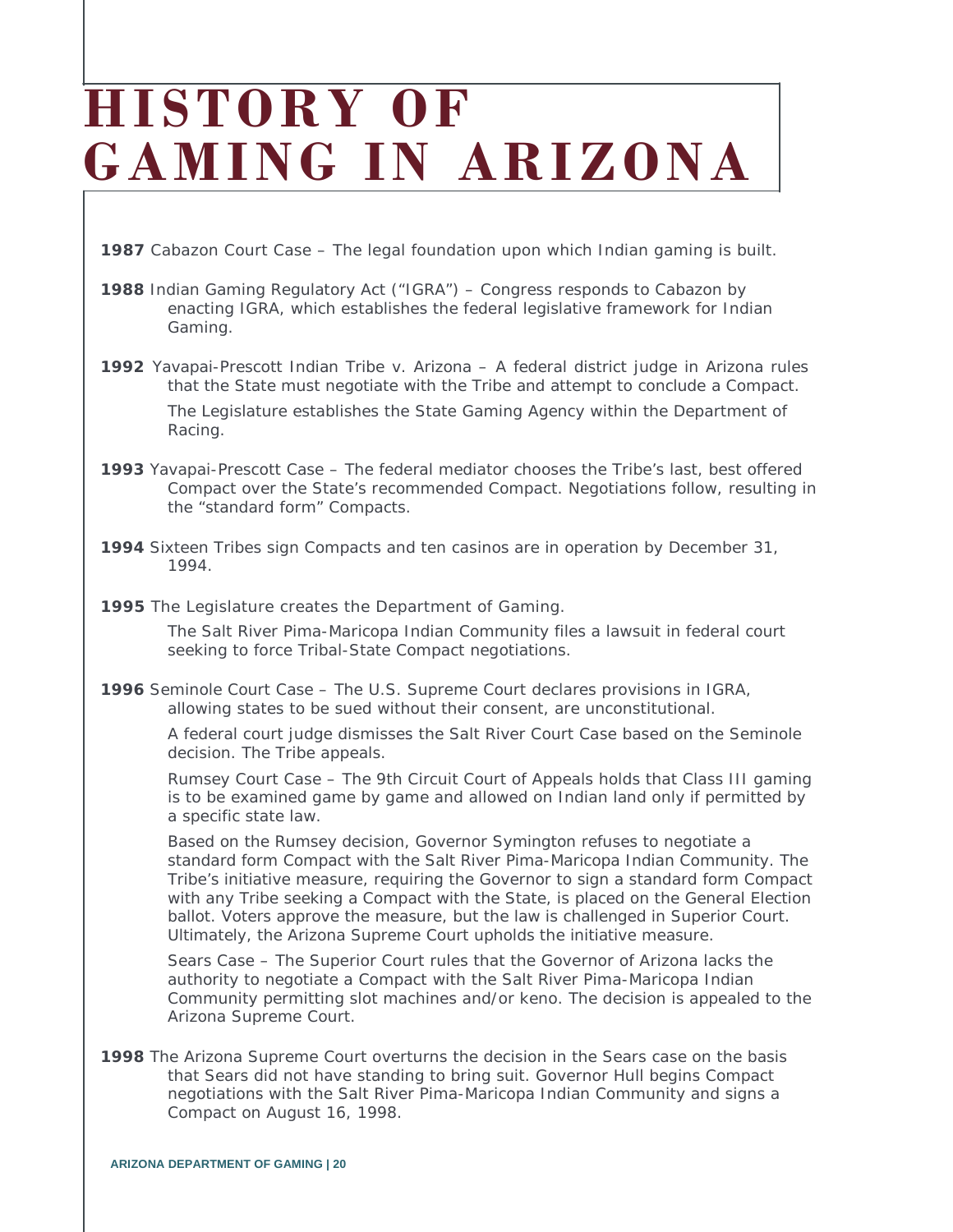## **HISTORY OF GAMING IN ARIZONA**

**2000** The Governor begins negotiating the renewal of the Tribal-State Compacts. Expiration of the current Compacts begin in June 2003, if not renewed.

> Arizona Greyhound Case – Arizona horse and dog track owners sue Governor Hull in federal court seeking either an injunction prohibiting the Governor from signing new Compacts or a ruling permitting the tracks to have slot machines.

- **2001** The court grants the request for an injunction in the American Greyhound Case and issues a ruling that, among other things, the State Legislature had unconstitutionally delegated its compacting authority to the Governor, and the Tribes were not an indispensable party. However, the ruling provides that the Governor does have the authority to continue to negotiate Compacts with the Tribes but may not enter into new Compacts without proper legislative approval. The State appeals.
- **2002** January/February. Governor Hull and 17 Tribes successfully conclude negotiations on an agreement for new Tribal-State Compacts.

April/May. The Governor and the Tribes take their agreement, as a resolution, to the Legislature for approval. The Legislature fails to pass the resolution.

June/July. The 17 Tribes gather enough signatures to put the Tribal-State agreement on the 2002 General Election ballot as Proposition 202. Two additional gaming initiatives also appear on the ballot: Proposition 200, sponsored by the Colorado River Indian Tribes (CRIT); and Proposition 201, sponsored by the racetrack industry.

September. The 9th Circuit Court of Appeals overturns the decision in the American Greyhound Case. The court rules that the Tribes are a necessary and indispensable party, and that the district court abused its discretion in ruling to the contrary. The Court of Appeals vacates the lower court decision and remands it with instructions to dismiss the case. The power to sign Compacts is returned to the Governor.

November. Proposition 202 passes. Propositions 200 and 201, the other two gaming initiatives, fail.

December 2002 – January 2003. Governor Hull signs new Tribal-State Gaming Compacts with 16 Tribes.

**2003** Governor Napolitano signs Compacts with an additional five Tribes.

#### **2004** Appendix F(1) Blackjack – Revised

The revisions to Appendix F(1) allow for the play of blackjack variation games at Tribal casinos, while keeping blackjack as the central component of any variation game and maintaining the wagering limitations established by the Compact.

Appendix G Lotteries and Promotions

New Appendix G establishes operational standards and regulations for the play of Class III lotteries authorized by the Compact. This Appendix also provides clear definitions for differentiating lotteries from promotions.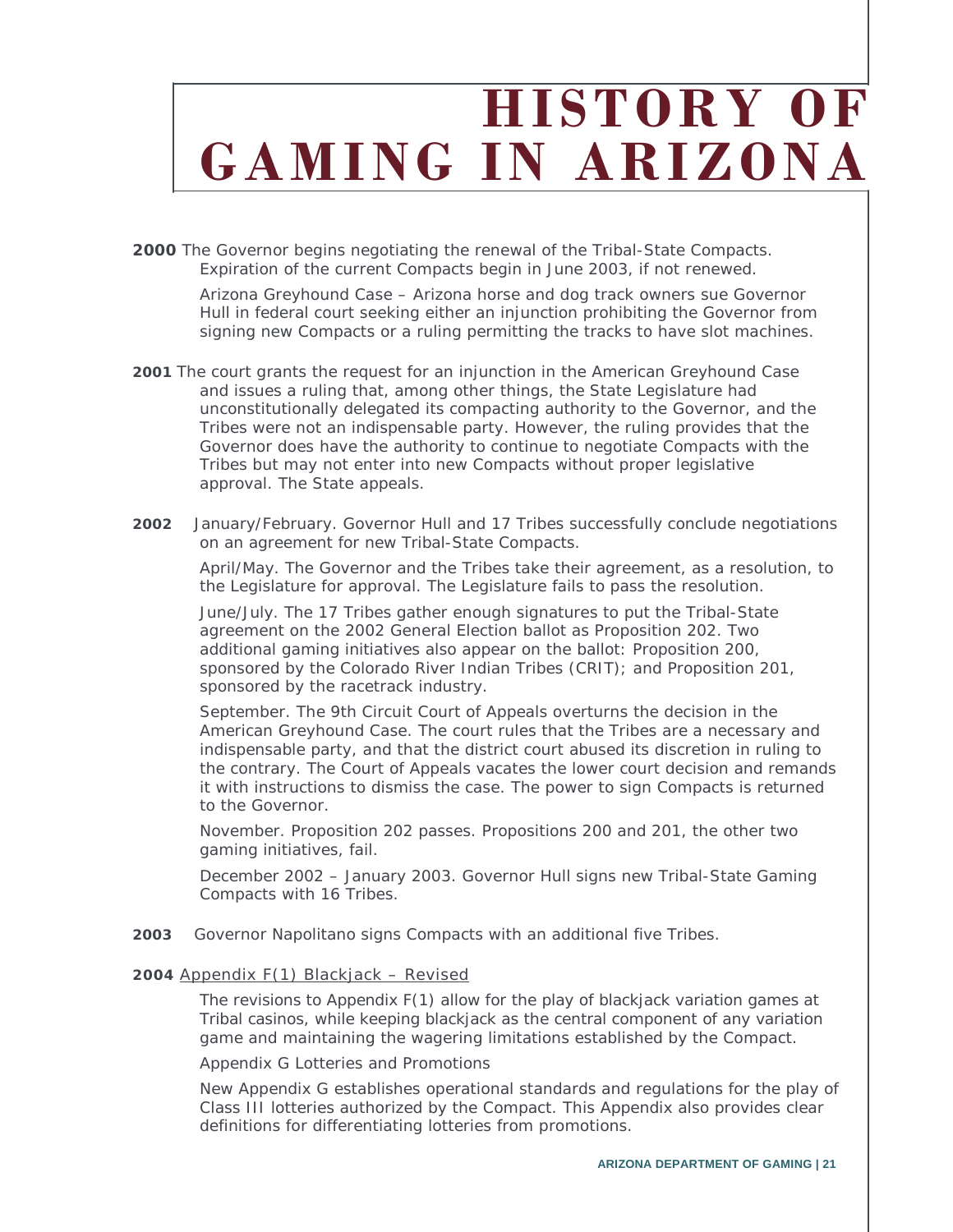## **HISTORY OF G AMING IN ARIZONA**

#### **2005** Appendix C Security & Surveillance – Revised

Changes to the existing Appendix C require the Tribes to develop and have in place comprehensive Surveillance and Security Plans which meet the obligations of the Tribe under the provisions of the Compact and its appendices. The revisions also eliminate duplication of operational standards between Appendix C and Appendix H.

Appendix H Minimum Internal Control Standards – Revised

Modifications to the existing Appendix H eliminate duplication and inconsistencies between Appendix C and Appendix H, consolidate Minimum Internal Control Standards for Surveillance within Appendix H, update the Appendix H standards for new digital technology, and provide for increased surveillance coverage within the gaming areas.

#### **2007** Appendix F(2) Jackpot Poker – Revised

Changes to existing Appendix F(2) allow play of promotional award poker and house-banked poker games at Tribal casinos, while keeping poker as the central component of any variation game and maintaining the wagering limitations established by the Compact. The revisions also establish regulations for housebanked poker games comparable to regulations for blackjack.

#### **2009** Gaming Compact Amendments (effective 3-25-09)

- Amendments to the Tribal-State Gaming Compact provided for the following:
- Further definition of the term "Gaming Facility" under the provisions of the Compact;
- Clarification to the Compact sections addressing Transfer of Gaming Device Operating Rights, Transfer and Acquisition of Pooled Gaming Devices, and related Agreed upon Procedures Reports from the Tribes;
- An increase in the maximum wager on a hand of blackjack from \$500 to \$1,000 at up to ten card game tables, and from \$250 to \$500 for all other card game tables in a Gaming Facility;
- An increase for a hand of poker from \$75/\$150 to \$500 at up to ten card game tables, and from \$20/\$40 to \$250 for all other card game tables in a Gaming Facility;
- Periodic increases in wager limitations, which are adjusted on each five-year anniversary of the effective date of the Compact based on the Consumer Price Index adjustment rate, shall be rounded up to the nearest \$5.00 increment rather than a \$1.00 increment;
- A waiver of the licensing requirement for vendors by the Tribal Gaming Office, in addition to the State Gaming Agency, if it is determined that licensing the vendor is not necessary to protect the public interest;
- An extended effectiveness period from one year to two years from date of issuance for Tribal licenses for Gaming Employees who are not required to have State certification or recommendation under Section 4(b) of the Compact;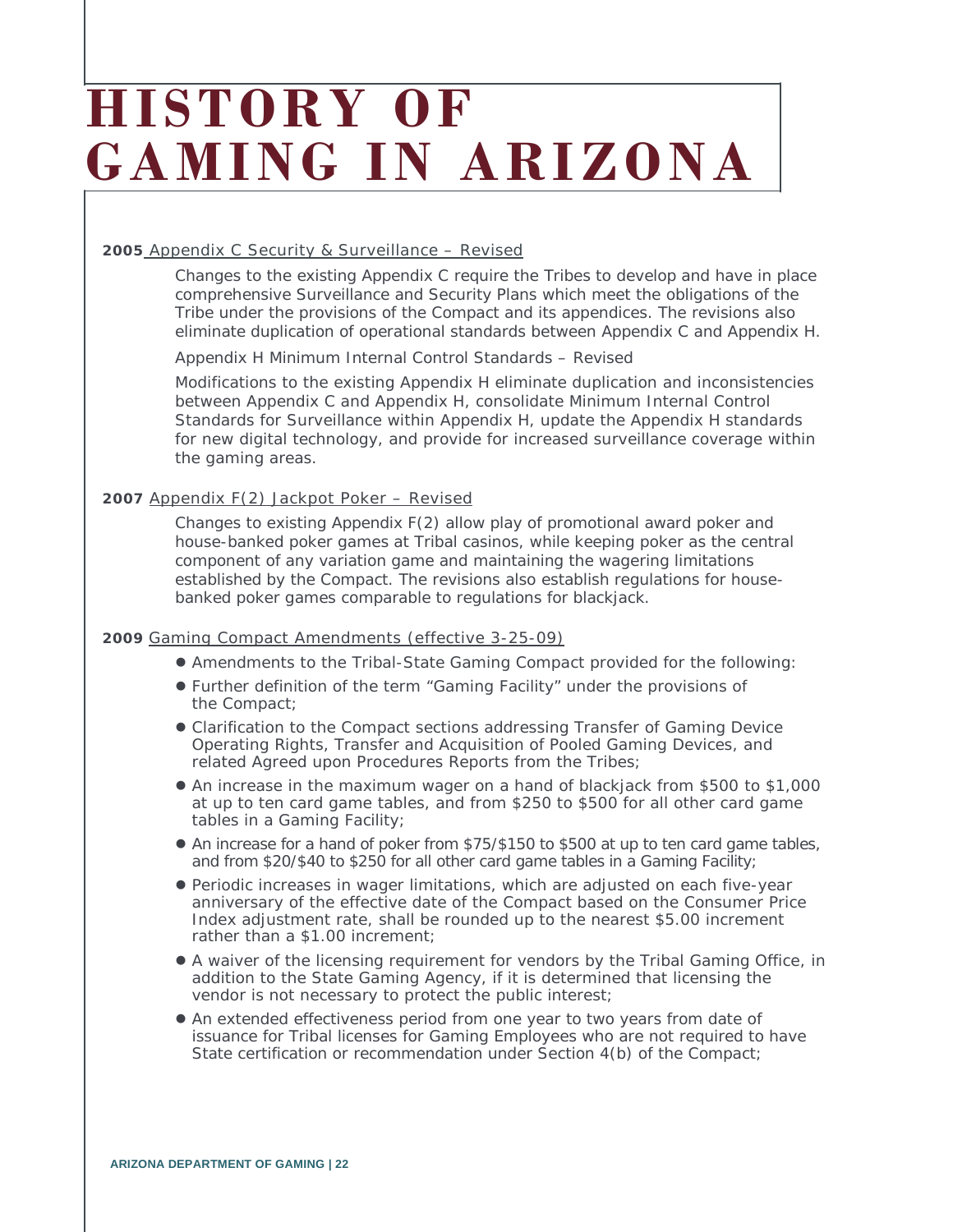## **HISTORY OF GAMING IN ARIZONA**

- Issuance, by the State Gaming Agency, of a temporary certification to an Applicant by the close of the next business day following receipt of a complete application, unless the State Gaming Agency has a good-faith basis to believe that the person may not qualify for State certification;
- Clarification that the State Gaming Agency shall have access to investigative files of the Tribal Gaming Office during, and upon completion of, any investigation of an unusual occurrence or a violation or suspected violation of the Compact, pursuant to a memorandum of understanding on information sharing entered into between a Tribe and the State;
- Clarification and establishment of a timeline for the State Gaming Agency and the Tribal Gaming Office for issuing, responding to, and resolving disputes regarding the annual, comprehensive, Compact Compliance Review of the Tribe's Gaming Operation, Gaming Facilities, and Gaming Activities conducted by the State Gaming Agency; and
- Clarification regarding the time frame that Tribal contributions pursuant to Section 12(d) of the Compact must be made.

#### **Revisions to Appendices F(1) and F(2) and the issuance of new Appendix J occurred concurrently with the 2009 Tribal-State Gaming Compact Amendments.**

#### Appendix F(1) Blackjack – Revised

Modifications to Appendix F(1) clarify that the wager limitation in any blackjack game would be applied to each single wager that a player can make, based on the approved rules of the game, rather than the total combined amount wagered by a player during a hand.

#### Appendix F(2) Jackpot Poker – Revised

Modifications to Appendix F(2) clarify that the wager limitation in any house-banked poker game would be applied to each single wager that a lay can make, based on the approved rules of the game, rather than the total combined amount wagered by a player during a hand.

#### Appendix J Vendor Certification

New Appendix J clarifies the waiver of licensing and certification for certain Persons providing Gaming Services and certain Financial Sources.

#### Poker Memorandum of Understanding – Revised

Revisions to the Poker Memorandum of Understanding (MOU) update changes in the Gaming Compact Amendments relating to the play of Poker and wager limitation increases.

#### Urban Tribes State Electronic Access System MOU

This new MOU sets forth the means and manner in which the State Gaming Agency will have real-time, read-only electronic access to the Gaming Facility's slot monitoring and control system (MCS) through the State Electronic Access System (SEAS).

#### Information-Sharing MOU between the Tribe and ADG

This new MOU meets the requirements of Compact Section 6(g) to enter into a memorandum of understanding for the sharing of investigatory files and to establish efficient procedures for the distribution of such information.

#### Interagency Agreement between the Tribal Police Department and ADG

This new Agreement provides for a process in which the Tribal Police Department and the ADG may share certain investigative information gathered by the respective agencies on individuals and entities involved in Indian gaming or other gaming operations.